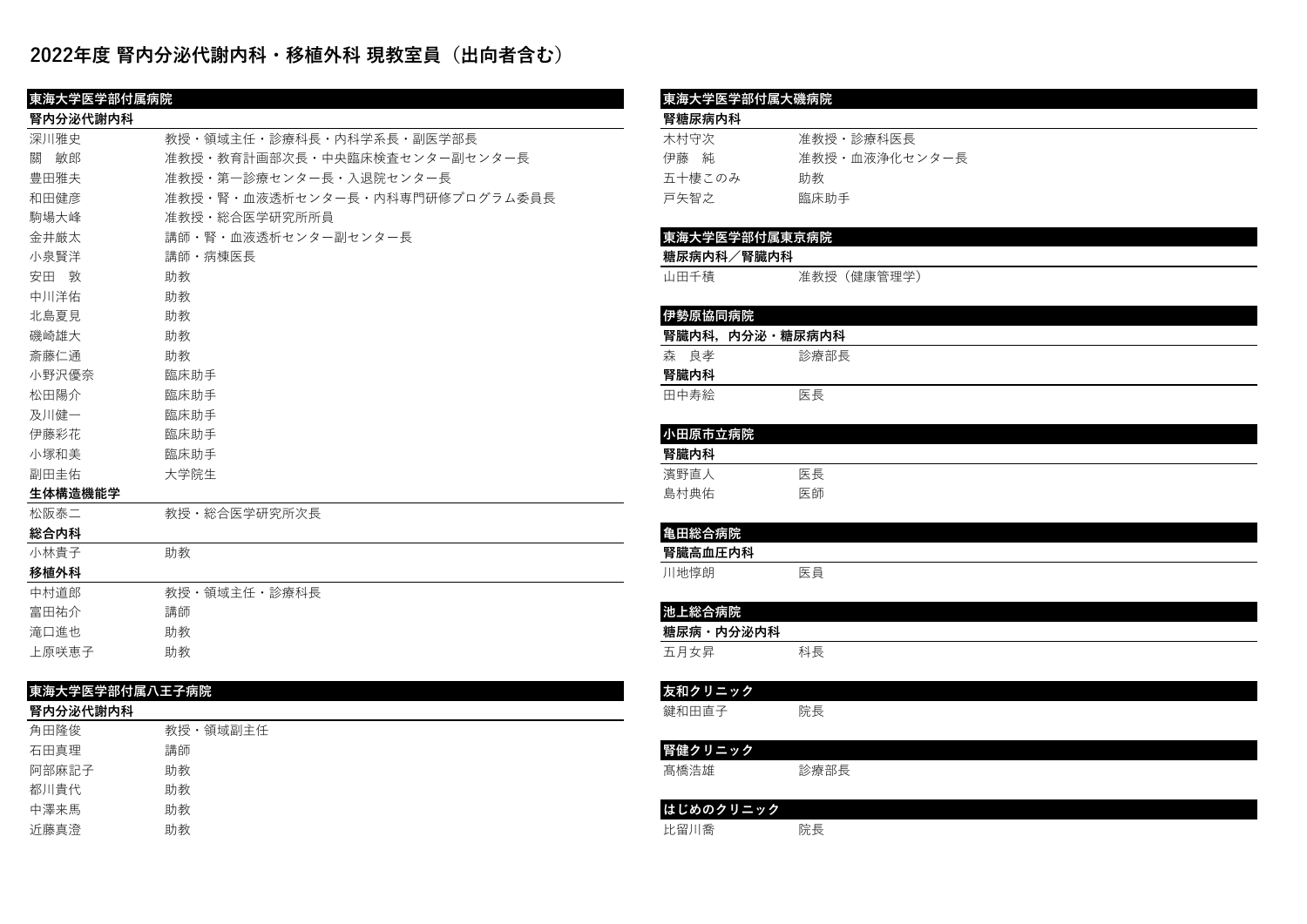# **2021年度 腎内分泌代謝内科・移植外科 業績集**

**研究論⽂**

| ₩Ⅰ九酬人<br>区分 | 著者                                                                                                                               | タイトル                                                                                  | 掲載誌                          | IF.    | 領域  |
|-------------|----------------------------------------------------------------------------------------------------------------------------------|---------------------------------------------------------------------------------------|------------------------------|--------|-----|
| 英文原著        | Ogata H, Fukagawa M, Hirakata H, Kagimura T, Fukushima M, Akizawa T                                                              | Effect of Treating Hyperphosphatemia with Lanthanum                                   | JAMA 325(19): 1946-1954,     | 56.274 | 腎   |
|             |                                                                                                                                  | Carbonate vs Calcium Carbonate on Cardiovascular Events                               | 2021                         |        |     |
|             |                                                                                                                                  | in Patients with Chronic Kidney Disease on Hemodialysis:                              |                              |        |     |
|             |                                                                                                                                  | The LANDMARK Randomized Clinical Trial.                                               |                              |        |     |
| 英文原著        | Imafuku T, Watanabe H, Oniki K, Kato H, Nakano T, Tokumaru K, Fujita I,                                                          | Cysteinylated albumin as a potential biomarker for the                                | Diabetes Care 44: e1-e3.     | 19.112 | 腎   |
|             | Arimura N, Maeda H, Sakamoto Y, Kondo N, Morita A, Saruwatari J, Tanaka M,                                                       | progression of kidney disease in patients with type 2                                 | 2021                         |        |     |
|             | Matsushita K, Wada T, Fukagawa M, Otagiri M, Fitzgerald ML, Jinnouchi H,                                                         | diabetes.                                                                             |                              |        |     |
|             | Maruvama T                                                                                                                       |                                                                                       |                              |        |     |
| 英文原著        | Kato H, Watanabe H, Imafuku T, Arimura N, Fujita I, Noguchi I, Tanaka S,                                                         | Advanced oxidation protein products contribute to CKD-                                | J Cachexia Sarcopenia and    | 12.910 | 腎   |
|             | Nakano T, Tokumaru K, Enoki Y, Maeda H, Hino S, Tanaka M, Matsushita K,                                                          | induced muscle atrophy by inducing oxidative stress via                               | Muscle 12(6): 1832-1847,     |        |     |
|             | Fukagawa M. Maruvama T                                                                                                           | CD36/NADPH oxidase pathway.                                                           | 2021                         |        |     |
| 英文原著        | Komaba H, Zhao J, Yamamoto S, Nomura T, Fuller DS, McCullough KP,                                                                | Secondary hyperparathyroidism, weight loss, and longer                                | J Cachexia Sarcopenia and    | 12.910 | 腎   |
|             | Evenepoel P, Christensson A, Zhao X, Alrukhaimi M, Al-Ali F, Young EW,                                                           | term mortality in haemodialysis patients: Results from the                            | Muscle 12: 855-865, 2021     |        |     |
|             | Robinson B. Fukagawa M                                                                                                           | DOPPS.                                                                                |                              |        |     |
| 英文原著        | Wakamatsu T, Iwasaki Y, Yamamoto S, Matsuo K, Goto S, Narita I, Kazama JJ,                                                       | Type-I angiotensin II receptor blockade reduces uremia-                               | J Bone Miner Res 36(1): 67-  | 6.741  | 腎   |
|             | Tanaka K, Ito A, Ozaka R, Nakano T, Miyakoshi C, Onishi Y, Fukuma S, Fukuhara induced deterioration of bone material properties. |                                                                                       | 79, 2021                     |        |     |
|             | S. Yamato H. Fukagawa M. Akizawa T                                                                                               |                                                                                       |                              |        |     |
| 英文原著        | Imamura M, Takahashi A, Matsunami M, Horikoshi M, Iwata M, Araki SI, Toyoda                                                      | Genome-wide association studies identify two novel loci                               | Hum Mol Genet 30(8): 716-    | 6.150  | 糖尿病 |
|             | M, Susarla G, Ahn J, Park KH, Kong J, Moon S, Sobrin L; International Diabetic                                                   | conferring susceptibility to diabetic retinopathy in Japanese 726, 2021               |                              |        |     |
|             | Retinopathy and Genetics CONsortium (iDRAGON), Yamauchi T, Tobe K,                                                               | patients with type 2 diabetes.                                                        |                              |        |     |
|             | Maegawa H. Kadowaki T. Maeda S.                                                                                                  |                                                                                       |                              |        |     |
| 英文原著        | Tabibzadeh N, Karaboyas A, Robinson BM, Csomor PA, Spiegel DM, Evenepoel                                                         | The risk of medically uncontrolled secondary                                          | Nephrol Dial Transplant      | 5.992  | 腎   |
|             | P, Jacobson SH, Ureña-Torres PA, Fukagawa M, Al Salmi I, Liang X, Pisoni RL,                                                     | hyperparathyroidism depends on PTH levels at hemodialysis 36(1): 160-169, 2021        |                              |        |     |
|             | Young EW                                                                                                                         | initiation.                                                                           |                              |        |     |
| 英文原著        | Hamano T, Imaizumi T, Hasegawa T, Fujii N, Komaba H, Ando M, Nangaku M,                                                          | Biopsy-proven CKD etiology and outcomes: Chronic Kidney                               | Nephrol Dial Transplant, in  | 5.992  | 腎   |
|             | Nitta K, Hirakata H, Isaka Y, Wada T, Maruyama S, <i>Fukagawa M</i>                                                              | Disease Japan Cohort (CKD-JAC) Study                                                  | press                        |        |     |
| 英文原著        | Nakagawa Y, Komaba H, Hamano N, Tanaka H, Wada T, Ishida H, Nakamura M,                                                          | Interrelationship between sclerostin, secondary                                       | J Clin Endocrinol Metab      | 5.958  | 腎   |
|             | Takahashi H, Takahashi Y, Hyodo T, Hida M, Suga T, Kakuta T, Fukagawa M                                                          | hyperparathyroidism, and bone metabolism in patients on                               | 107(1): e95-e105, 2022       |        |     |
|             |                                                                                                                                  | hemodialysis.                                                                         |                              |        |     |
| 英文原著        | Komaba H, Hamano T, Fujii N, Moriwaki M, Wada A, Masakane I, Nitta K,                                                            | Parathyroidectomy vs cinacalcet among patients undergoing J Clin Endocrinol Metab, in |                              | 5.958  | 腎   |
|             | Fukagawa M                                                                                                                       | hemodialysis.                                                                         | press                        |        |     |
| 英文原著        | Nishida K, Watanabe H, Murata R, Fujimura R, Oshiro S, Nagasaki T, Miyahisa                                                      | Recombinant long-acting thioredoxin ameliorates AKI to                                | Int J Mol Sci 22: 5600, 2021 | 5.924  | 腎   |
|             | M, Hiramoto Y, Nosaki H, Imafuku T, Maeda H, <i>Fukagawa M</i> , Maruyama T                                                      | CKD transition via modulating renal oxidative stress and                              |                              |        |     |
|             |                                                                                                                                  | inflammation.                                                                         |                              |        |     |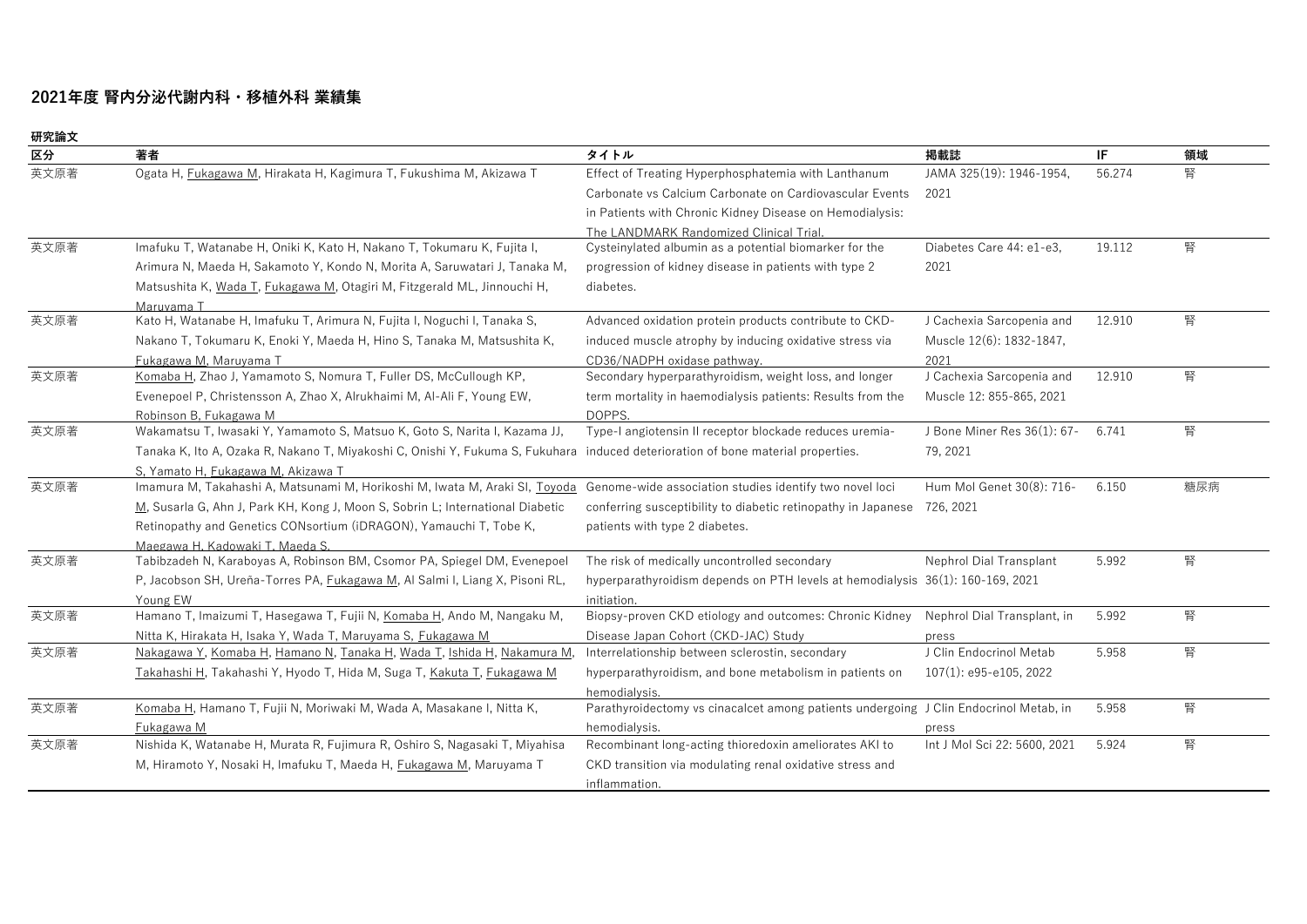| 区分   | 著者                                                                                                                                                                                                                                      | タイトル                                                                                                                                                                                                                                                                                            | 掲載誌                                    | IF.   | 領域   |
|------|-----------------------------------------------------------------------------------------------------------------------------------------------------------------------------------------------------------------------------------------|-------------------------------------------------------------------------------------------------------------------------------------------------------------------------------------------------------------------------------------------------------------------------------------------------|----------------------------------------|-------|------|
| 英文原著 | Liyanage T, Toyama T, Hockham C, Ninomiya T, Perkovic V, Woodward M,<br>Fukagawa M, Matsushita K, Praditpornsilpa K, Hooi LS, Iseki K, Lin MY,<br>Stirnadel-Farrant HA, Jha V, Jun M                                                    | Prevalence of chronic kidney disease in Asia: a systematic<br>review and analysis.                                                                                                                                                                                                              | BMJ Glob Health 7(1):<br>e007525, 2022 | 5.558 | 腎    |
| 英文原著 | Tomita Y, Ishida H, Uehara S, Takiguchi S, Sato T, Nakamura M                                                                                                                                                                           | CD45RA-CD25highCD127-CD4+ activated regulatory T cells Int Immunopharmacology 97: 4.932<br>are correlated with de novo donor-specific anti-HLA<br>antibody formation after kidney transplantation in standard<br>immunosuppression.                                                             | 107661, 2021                           |       | 移植外科 |
| 英文原著 | Kobayashi K, Toyoda M, Hatori N, Furuki T, Sakai H, Hatori Y, Sato K, Miyakawa<br>M, Tamura K, Kanamori A.                                                                                                                              | Polypharmacy influences the renal composite outcome in<br>patients treated with sodium-glucose cotransporter 2<br>inhibitors.                                                                                                                                                                   | Clin Transl Sci, in press              | 4.689 | 糖尿病  |
| 英文原著 | Nakano T, Watanabe H, Imafuku T, Tokumaru K, Fujita I, Arimura N, Maeda H,<br>Tanaka M, Matsushita K, <i>Fukagawa M</i> , Maruyama T                                                                                                    | Indoxyl sulfate contributes to mTORC1-induced renal<br>fibrosis via the OAT/NADPH oxidase/ROS pathway.                                                                                                                                                                                          | Toxins 13(12): 909                     | 4.546 | 腎    |
| 英文原著 | Watanabe H, Fujimura R, Hiramoto Y, Murata R, Nishida K, Bi J, Imafuku T,<br>Komori H, Maeda H, Tanaka M, Matsushita K, <i>Fukagawa M</i> , Maruyama T                                                                                  | An acute phase protein a1-acid glycoprotein mitigates AKI<br>and its progression to CKD through its anti-inflammatory<br>action.                                                                                                                                                                | Sci Rep 11(1): 7953                    | 4.380 | 腎    |
| 英文原著 | Ito K, Yokoyama K, Nakayama M, Fukagawa M, Hirakata H                                                                                                                                                                                   | Ferric citrate hydrate is associated with a reduced cost of<br>drugs and a smaller change in red blood cell distribution<br>width                                                                                                                                                               | Sci Rep 12(1): 2406, 2022              | 4.380 | 腎    |
| 英文原著 | Ohno Y, Ohshima S, Miyamoto A, Kametani F, Ito R, Tsuda B, Kasama Y, Nakada HER2-antigen-specific humoral immune response in breast Sci Rep 11(1): 12798, 2021<br>S, Kashiwagi H, Seki T, Yasuda A, Ando K, Ito M, Tokuda Y, Kametani Y | cancer lymphocytes transplanted in hu-PBL hIL-4 NOG<br>mice.                                                                                                                                                                                                                                    |                                        | 4.379 | 内分泌  |
| 英文原著 | Kobayashi K, Toyoda M, Hatori N, Furuki T, Sakai H, Sato K, Miyakawa M,<br>Tamura K, Kanamori A.                                                                                                                                        | Sodium-glucose cotransporter 2 inhibitor-induced reduction J Diabetes Investig 12(8):<br>in the mean arterial pressure improved renal composite<br>outcomes in type 2 diabetes mellitus patients with chronic<br>kidney disease: A propensity score-matched model analysis<br>in Janan          | 1408-1416, 2021                        | 4.232 | 糖尿病  |
| 英文原著 | Koiwa F, Tokunaga S, Asada S, Endo Y, <i>Fukagawa M</i> , Akizawa T                                                                                                                                                                     | Efficacy of evocalcet in previously cinacalcet-treated<br>secondary hyperparathyroidism patients.                                                                                                                                                                                               | Kidney Int Rep 6(11): 2830-<br>2839    | 4.164 | 腎    |
| 英文原著 | Akizawa T, Sato Y, Ikejiri K, Kanda H, Fukagawa M                                                                                                                                                                                       | Effect of Tenapanor on phosphate binder pill burden in<br>hemodialysis patients.                                                                                                                                                                                                                | Kidney Int Rep 6: 2371-2380            | 4.164 | 腎    |
| 英文原著 | Inaba M, Une Y, Ikejiri K, Kanda H, <i>Fukagawa M</i> , Akizawa T                                                                                                                                                                       | Dose-response of tenapanor in patients with<br>hyperphosphatemia undergoing hemodialysis in Japan-A<br>phase 2 randomized trial                                                                                                                                                                 | Kidney Int Rep 7: 177-188              | 4.164 | 腎    |
| 英文原著 | Kobayashi K, Toyoda M, Hatori N, Sato K, Miyakawa M, Tamura K, Kanamori A.                                                                                                                                                              | The Comparison of the Kidney Effects of Dipeptidyl<br>Peptidase 4 Inhibitors and Glucagon-Like Peptide 1 Agonist- 6573369, 2021<br>Administered Concomitant with Sodium-Glucose<br>Cotransporter 2 Inhibitors in Japanese Patients with Type 2<br>Diabetes Mellitus and Chronic Kidney Disease. | J Diabetes Res 2021:                   | 4.011 | 糖尿病  |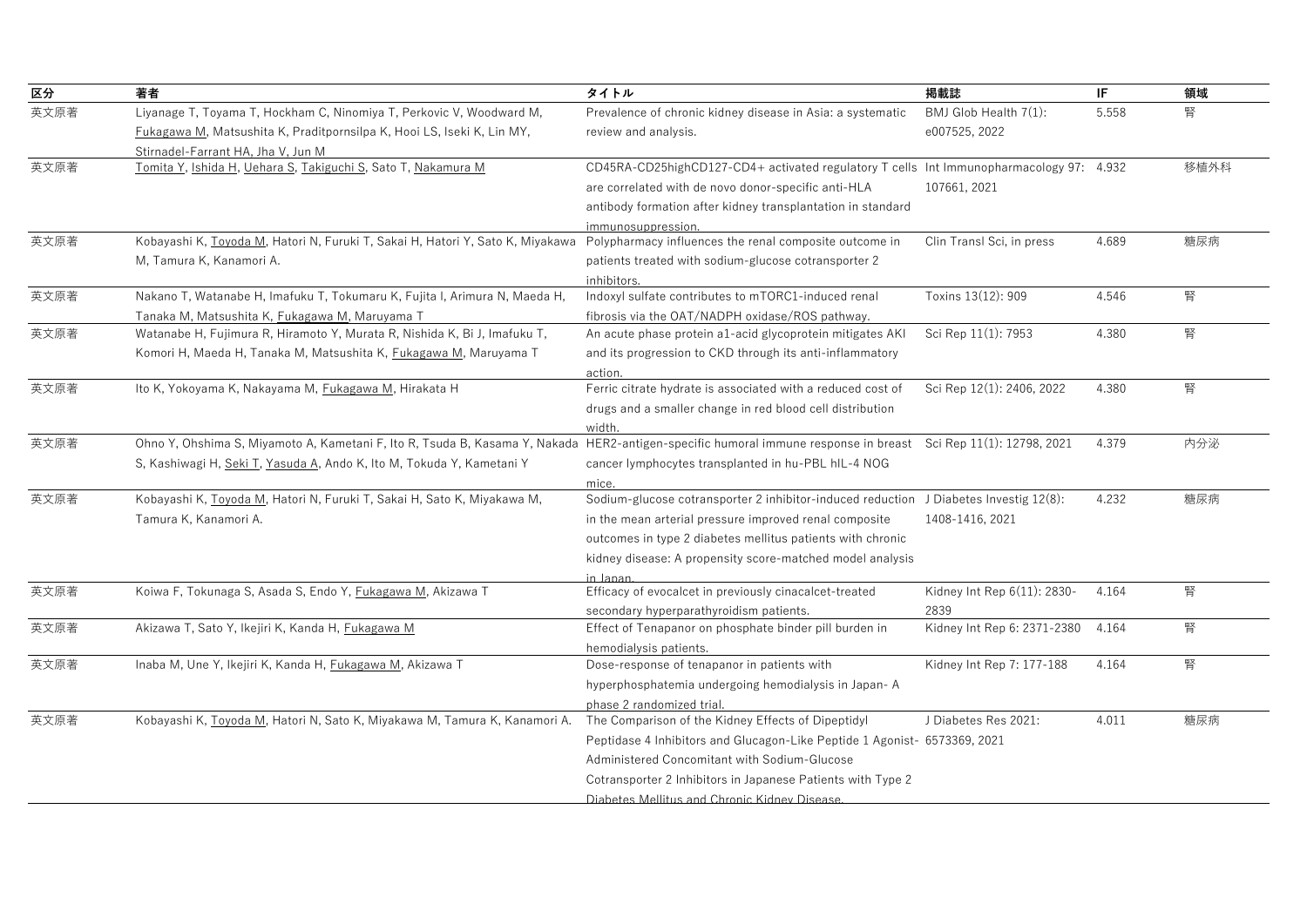| 区分   | 著者                                                                                                          | タイトル                                                                                 | 掲載誌                                  | IF    | 領域     |
|------|-------------------------------------------------------------------------------------------------------------|--------------------------------------------------------------------------------------|--------------------------------------|-------|--------|
| 英文原著 | Imaizumi T, Hamano T, Fujii N, Huang J, Xie D, Ricardo AC, He J, Soliman EZ,                                | Cardiovascular disease history and b-blocker prescription                            | Hypertension Res 44(6): 700- 3.872   |       | 腎      |
|      | Kusek JW, Nessel L, Yang W, Maruyama S, Fukagawa M, Feldman HI, and the                                     | patterns among Japanese and American patients with CKD: 710, 2021                    |                                      |       |        |
|      | CRIC Study Investigators.                                                                                   | a cross-sectional study of CRIC and CKD-JAC studies.                                 |                                      |       |        |
| 英文原著 | Shigematsu T, Une Y, Ikejiri K, Kanda H, <i>Fukagawa M</i> , Akizawa T                                      | Therapeutic effects of add-on tenapanor for hemodialysis                             | Am J Nephrol 52(6): 496-506, 3.754   |       | 腎      |
|      |                                                                                                             | patients with refractory hyperphosphatemia.                                          | 2021                                 |       |        |
| 英文原著 | Yamamoto S, Bieber BA, Komaba H, Hanafusa H, Nomura T, Cases A, Combe C,                                    | Medical director preference for advising increased dietary                           | J Ren Nutr, in press                 | 3.655 | 腎      |
|      | Pisoni RL, Robinson BM, Fukagawa M                                                                          | protein intake in hemodialysis patients with                                         |                                      |       |        |
|      |                                                                                                             | hyperphosphatemia: Associations with mortality in the                                |                                      |       |        |
|      |                                                                                                             | Dialvsis Outcome and Practice Pattern Study (DOPPS)                                  |                                      |       |        |
| 英文原著 | Doi K, Kimura H, Wada T, Tanaka T, Hiromura K, Saleem MA, Inagi R, Nangaku                                  | A novel method for successful induction of interdigitating                           | <b>Biochem Biophys Res</b>           | 3.575 | 腎      |
|      | M, Fujii T                                                                                                  | process formation in conditionally immortalized podocytes                            | Commun 570: 47-52, 2021              |       |        |
|      |                                                                                                             | from mice, rats, and humans.                                                         |                                      |       |        |
| 英文原著 | Shigematsu T, Asada S, Endo Y, Kawata T, <i>Fukagawa M</i> , Akizawa T                                      | Evocalcet with vitamin D receptor activator treatment for                            | PLoS One 17(2): e0262829,            | 3.240 | 腎      |
|      |                                                                                                             | secondary hyperparathyroidism.                                                       | 2022                                 |       |        |
| 英文原著 | Yokoyama K, Fukagawa M, Shigematsu T, Akiba T, Yoshikawa K, Tsuchiya A,                                     | Safety and efficacy of etelcalcetide, an intravenous                                 | Clin Exp Nephrol 25(1): 66-79, 2.801 |       | 腎      |
|      | Kuwabara M, Akizawa T                                                                                       | calcimimetic, for up to 52 weeks in hemodialysis patients                            | 2021                                 |       |        |
|      |                                                                                                             | with secondary hyperparathyroidism: Results of a post-                               |                                      |       |        |
|      |                                                                                                             | marketing surveillance in Japan.                                                     |                                      |       |        |
| 英文原著 | Ishida H, Nakamura M, Komaba H, Uehara S, Takiguchi S, Fukagawa M                                           | Post-kidney transplant soluble Klotho levels are determined Clin Exp Nephrol 25(12): |                                      | 2.801 | 腎・移植外科 |
|      |                                                                                                             | by pretransplant Klotho levels in both living donors and                             | 1367-1374, 2021                      |       |        |
|      |                                                                                                             | recipients.                                                                          |                                      |       |        |
| 英文原著 | Urushihara M, Sato H, Shimizu A, Sugiyama H, Yokoyama H, Hataya H,                                          | Clinical and histological features in pediatric and                                  | Clin Exp Nephrol 25(9): 1018- 2.801  |       | 腎      |
|      | Matsuoka K, Okamoto T, Ogino D, Miura K, Hamada R, Hibino S, Shima Y,                                       | adolescent/young adult patients with renal disease: a cross- 1026, 2021              |                                      |       |        |
|      | Yamamura T, Kitamoto K, Ishihara M, Konomoto T, Hattori M, the committee for                                | sectional analysis of the Japan Renal Biopsy Registry (J-                            |                                      |       |        |
|      | Renal Biopsy and Disease Registry of the Japanese Society of Nephrology (listed RBR).<br>as a collaborator) |                                                                                      |                                      |       |        |
| 英文原著 | Kobayashi K, Toyoda M, Hatori N, Sato K, Miyakawa M, Tamura K, Kanamori A.                                  | The evaluation of noninferiority for renal composite                                 | Prim Care Diabetes, in press 2.459   |       | 糖尿病    |
|      |                                                                                                             | outcomes between sodium-glucose cotransporter inhibitors                             |                                      |       |        |
|      |                                                                                                             | in Japan.                                                                            |                                      |       |        |
| 英文原著 | Ito K, Yokoyama K, Nakayama M, <i>Fukagawa M</i> , Hirakata H                                               | Association of fibroblast growth factor 23 and a-klotho in                           | BMC Nephrol 22(1): 374, 2021 2.388   |       | 腎      |
|      |                                                                                                             | hemodialysis patients during administration of ferric citrate                        |                                      |       |        |
|      |                                                                                                             | hydrate: post hoc analysis of ASTRIO study                                           |                                      |       |        |
| 英文原著 | Fishbane S, Ford M, Fukagawa M, McCafferty K, Rastogi A, Spinowitz B,                                       | Pottasium response to sodium zirconium cyclosilicate in                              | BMC Nephrol 23(1): 59, 2022 2.388    |       | 腎      |
|      | Staroselskiy K, Vishnevskiy K, Lisovskaja V, Al-Shurbaji A, Guzman N, Bhandari                              | hyperkalemic dialysis patients: Post-hoc analysis of                                 |                                      |       |        |
|      | S                                                                                                           | DIALIZE.                                                                             |                                      |       |        |
| 英文原著 | Ohshima S, Komatsu S, Kashiwagi H, Goto Y, Ohno Y, Yamada S, Kanno A,                                       | Coccomyxa sp.KJ extracts affect the fate of T cells                                  | Microbiol Immunol, in press          | 1.955 | 内分泌    |
|      | Shimizu T, Seki T, Yasuda A, Kuno H, Kametani Y                                                             | stimulated by toxic shock syndrome toxin-1, a superantigen                           |                                      |       |        |
|      |                                                                                                             | secreted by Staphylococcus aureus.                                                   |                                      |       |        |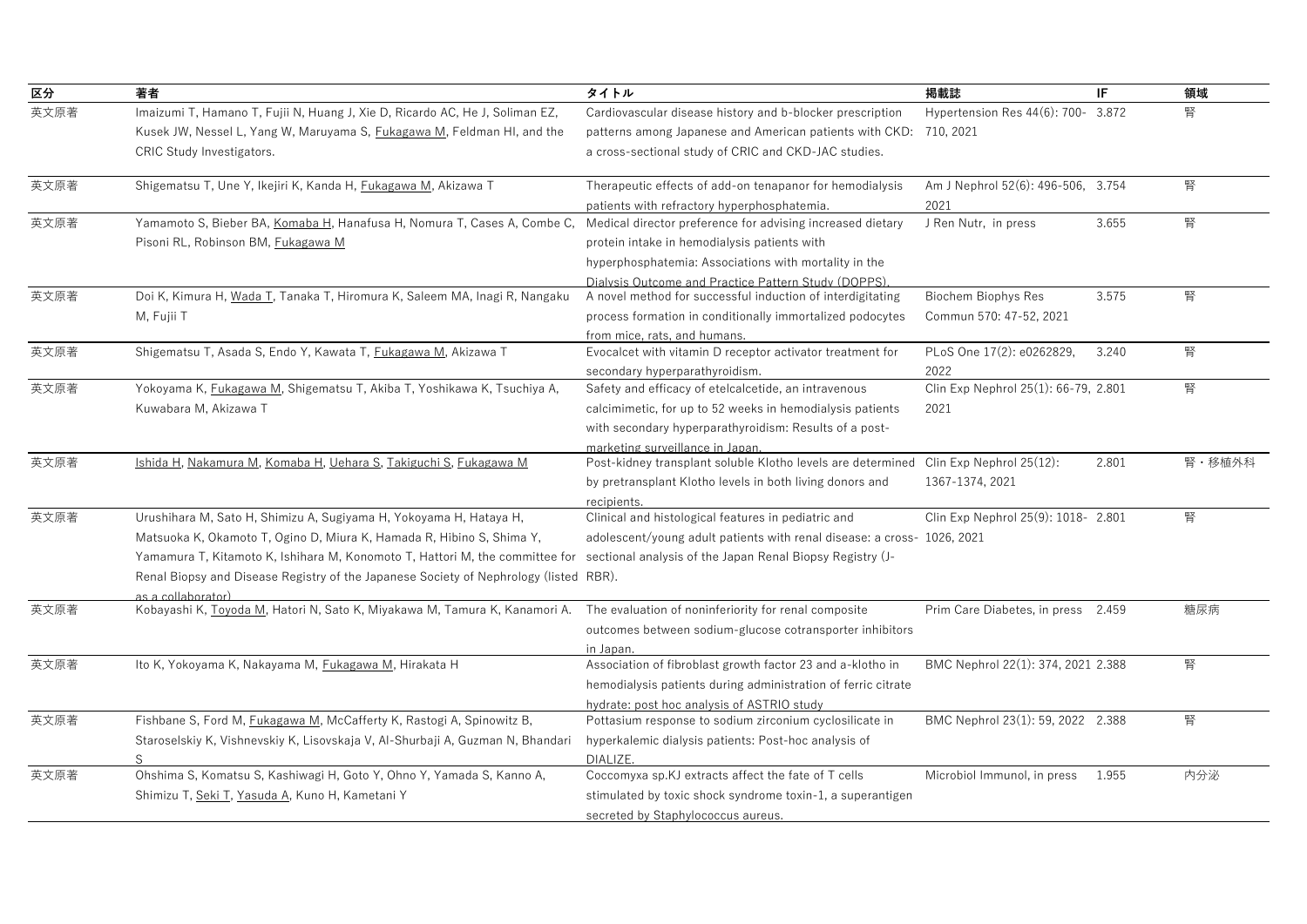| 区分     | 著者                                                                                                                                                                   | タイトル                                                                                          | 掲載誌                            | IF     | 領域  |
|--------|----------------------------------------------------------------------------------------------------------------------------------------------------------------------|-----------------------------------------------------------------------------------------------|--------------------------------|--------|-----|
| 英文原著   | Spinowitz B, MaCafferty K, Fishbane S, <i>Fukagawa M</i> , Guzman N, Gord M,                                                                                         | Dose effect analysis of sodium zirconium cyclosilicate in                                     | Hemodialysis Int, in press     | 1.812  | 腎   |
|        | Rastogi A, Bhandari S                                                                                                                                                | hemodialysis patients.                                                                        |                                |        |     |
| 英文原著   | Toyoda M, Murata T, Saito N, Kimura M, Takahashi H, Ishida N, Kitamura M,                                                                                            | The assessment of the accuracy of an intermittent-scanning Ther Apher Dial 25: 586-594, 1.762 |                                |        | 糖尿病 |
|        | Hlda M, Hayashi A, Moriguchi I, Kobayashi N, Tsuruya D, Sakao Y, Matsushita T, continuous glucose monitoring device in patients with type 2 2021                     |                                                                                               |                                |        |     |
|        | Ito Y, Suzuki S, Kasama S, Kasahara M, Yamakawa T, Mori K, Kuroda A, Miura J, diabetes mellitus undergoing hemodialysis (AIDT2H) study.                              |                                                                                               |                                |        |     |
|        | Hirota Y. Abe M. Fukagawa M. Hosoda K                                                                                                                                |                                                                                               |                                |        |     |
| 英文原著   | Toyoda M, Murata T, Saito N, Kimura M, Takahashi H, Ishida N, Kitamura M,                                                                                            | The assessment of the accuracy of an intermittent-scanning Ther Apher Dial 25: 586-594, 1.762 |                                |        | 糖尿病 |
|        | Hlda M, Hayashi A, Moriguchi I, Kobayashi N, Tsuruya D, Sakao Y, Matsushita T, continuous glucose monitoring device in patients with type 2 2021                     |                                                                                               |                                |        |     |
|        | Ito Y, Suzuki S, Kasama S, Kasahara M, Yamakawa T, Mori K, Kuroda A, Miura J, diabetes mellitus undergoing hemodialysis (AIDT2H) study.                              |                                                                                               |                                |        |     |
|        | Hirota Y. Abe M. Fukagawa M. Hosoda K                                                                                                                                |                                                                                               |                                |        |     |
| 英文原著   | Fajol A, Komaba H, Ishioka C, Wada T, Fukagawa M                                                                                                                     | Acute cardiac overload does not induce cardiac or skeletal                                    | Cardiovascukar Endocinol       |        | 腎   |
|        |                                                                                                                                                                      | expression of fibroblast growth factor-23 in rats.                                            | Metab 10(4): 204-209, 2021     |        |     |
| 英文原著   | Kimura M, Toyoda M, Saito N, Abe M, Kato E, Sugihara A, Ishida N and                                                                                                 | A Survey on the Current Status of Ophthalmological                                            | Front Clin Diabetes Healthc,   |        | 糖尿病 |
|        | Fukagawa M.                                                                                                                                                          | Consultations in Patients With Diabetes Undergoing                                            | in press                       |        |     |
|        |                                                                                                                                                                      | Maintenance Hemodialysis and the Effectiveness of                                             |                                |        |     |
|        |                                                                                                                                                                      | Education on Consultation Behavior - Experience of a Single                                   |                                |        |     |
|        |                                                                                                                                                                      | Hemodialysis Clinic in Janan                                                                  |                                |        |     |
| 英文原著   | Tsuda B, Urano T, Yamato I, Masuda R, Seki T, Nakagawa Y, Izumi S, Hamada M Introducing a Remote Pre-graduate Medical Education                                      |                                                                                               | Tokai J Exp Clin Med 46(2):    |        | 内分泌 |
|        |                                                                                                                                                                      | Curriculum Planning Workshop During the COVID-19                                              | 54-58, 2021                    |        |     |
|        |                                                                                                                                                                      | Pandemic.                                                                                     |                                |        |     |
| 英文原著   | Saito N, Toyoda M, Ono M, Kondo M, Moriya H, Kimura M, Sawada K, Fukagawa                                                                                            | Regulation of Blood Pressure and Phosphorylation of $\beta$ 1-                                | Tokai J Exp Clin Med 46: 172-  |        | 糖尿病 |
|        | <u>M</u> .                                                                                                                                                           | integrin in Renal Tissue in a Rat Model of Diabetic                                           | 179, 2021                      |        |     |
|        |                                                                                                                                                                      | Nephropathy.                                                                                  |                                |        |     |
| 英文原著   | Suzuki S, Tone A, Murata T, Nishimura K, Miyamoto Y, Sakane N, Satoh-Asahara Protocol for a Randomized, Crossover Trial to Decrease                                  |                                                                                               | Tokai J Exp Clin Med. 2021 Jul |        | 糖尿病 |
|        | N, Toyoda M, Hirota Y, Matsuhisa M, Kuroda A, Kato K, Kouyama R, Miura J,                                                                                            | Time in Hypoglycemia by Combined Intervention of the                                          | 20;46(2):59-68.                |        |     |
|        | Suganuma A, Tomita T, Noguchi M, Son C, Kasahara M, Ito Y, Kasama S, Hosoda Usage of Intermittent-Scanning Continuous Glucose                                        |                                                                                               |                                |        |     |
|        | К.                                                                                                                                                                   | Monitoring Device and the Structured Education Regarding                                      |                                |        |     |
|        |                                                                                                                                                                      | its Usage: Effect of Intermittent-Scanning Continuous                                         |                                |        |     |
|        |                                                                                                                                                                      | Glucose Monitoring to Glycemic Control Including                                              |                                |        |     |
|        |                                                                                                                                                                      | Hypoglycemia and Quality of Life of Patients with Type 1                                      |                                |        |     |
|        |                                                                                                                                                                      | $-14.1114 \cdot 244$                                                                          |                                |        |     |
| 英文原著以外 | Lin H, Geurts F, Hassler L, Batlle D, Mirabito Colafella KM, Denton KM, Zhuo JL, Kidney angiotensin in cardiovascular disease: formation and Pharmacol Rev, in press |                                                                                               |                                | 25.468 | 腎   |
|        | Li XC, Ramkumar N, Koizumi M, Matsusaka T, Nishiyama A, Hoogduijn MJ,                                                                                                | drug targeting                                                                                |                                |        |     |
|        | Hoorn EJ, Jan Danser AH                                                                                                                                              |                                                                                               |                                |        |     |
| 英文原著以外 | Komaba H, Fukagawa M                                                                                                                                                 | Jury still out on whether FGF23 is a direct contributor, a                                    | Kidney Int 100(5): 986-994,    | 10.612 | 腎   |
|        |                                                                                                                                                                      | useful biomarker, or neither.                                                                 | 2021                           |        |     |
| 英文原著以外 | Komaba H                                                                                                                                                             | Renoprotection by GDF15 and Klotho: birds of a feather                                        | Kidney Int, in press           | 10.612 | 腎   |
|        |                                                                                                                                                                      | flock together.                                                                               |                                |        |     |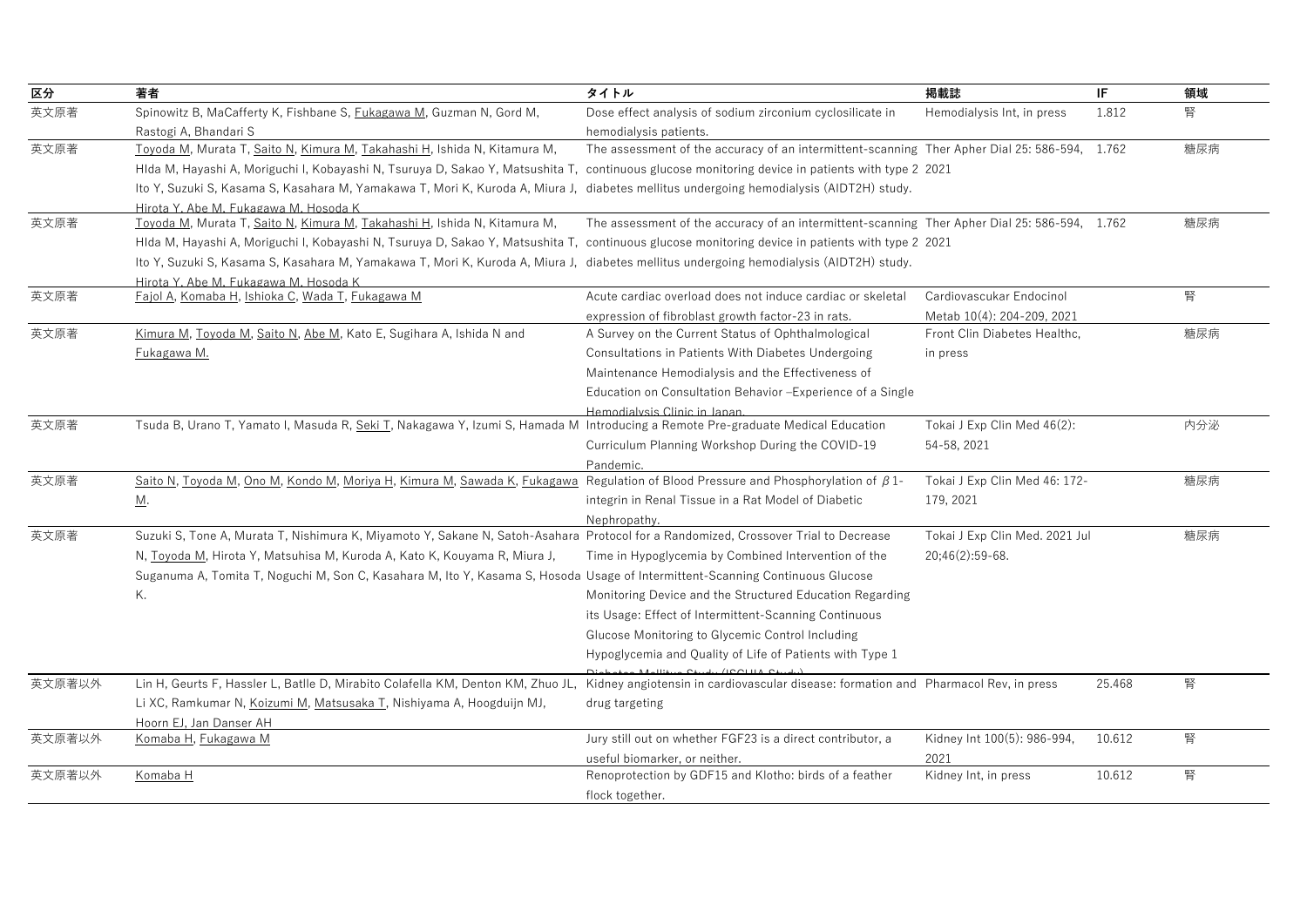| 区分     | 著者                                                                                                                                                                                                                                                                                                                                                                                                                                                                                                                                                                                                                   | タイトル                                                                                                                                                                              | 掲載誌                                                            | IF    | 領域 |
|--------|----------------------------------------------------------------------------------------------------------------------------------------------------------------------------------------------------------------------------------------------------------------------------------------------------------------------------------------------------------------------------------------------------------------------------------------------------------------------------------------------------------------------------------------------------------------------------------------------------------------------|-----------------------------------------------------------------------------------------------------------------------------------------------------------------------------------|----------------------------------------------------------------|-------|----|
| 英文原著以外 | Komaba H, Wada T, Fukagawa M                                                                                                                                                                                                                                                                                                                                                                                                                                                                                                                                                                                         | Relapse of Minimal Change Disease Following the Pfizer-<br>BioNTech COVID-19 Vaccine                                                                                              | American Journal of Kidney<br>Diseases 78(3): 469-470,<br>2021 | 8.860 | 腎  |
| 英文原著以外 | Komaba H, Ketteler M, Cunningham J, Fulagawa M                                                                                                                                                                                                                                                                                                                                                                                                                                                                                                                                                                       | Old and new drugs for the management of bone disorders in Calcified Tissue Int, 108(4):<br>CKD.                                                                                   | 486-495                                                        | 4.333 | 腎  |
| 英文原著以外 | Wada T, Ishimoto T, Nakaya I, Kawaguchi T, Sofue T, Shimizu S, Kurita N, Sasaki A digest of the Evidence-Based Clinical Practice Guideline<br>S, Nishiwaki H, Koizumi M, Saito S, Nishibori N, Oe Y, Yoshida M, Miyaoka Y,<br>Akiyama S, Itano Y, Okazaki M, Ozeki T, Ichikawa D, Oguchi H, Kohsaka S,<br>Kosaka S, Kataoka Y, Shima H, Shirai S, Sugiyama K, Suzuki T, Son D, Tanaka T,<br>Nango E, Niihata K, Nishijima Y, Nozu K, Hasegawa M, Miyata R, Yazawa M,<br>Yamamoto Y, Yamamoto R, Shibagaki Y, Furuichi K, Okada H, Narita I,<br>Committee of Clinical Practical Guideline for Nephrotic Syndrome 2020 | for Nephrotic Syndrome 2020                                                                                                                                                       | Clin Exp Nephrol 25(12):<br>1277-1285, 2021                    | 2.801 | 腎  |
| 英文原著以外 | Ito J, Kimura M, Toya T, Isozumi K, Kawaji A, Isozaki Y, Fukagawa M                                                                                                                                                                                                                                                                                                                                                                                                                                                                                                                                                  | Remdesivir administration for Japanese COVID-19 patients Ren Replace Ther, in press<br>undergoing maintenance hemodialysis: A retrospective<br>observation with six case reports. |                                                                |       | 腎  |
| 和文原著以外 | 和田健彦                                                                                                                                                                                                                                                                                                                                                                                                                                                                                                                                                                                                                 | 多様な現場における水・電解質異常                                                                                                                                                                  | Medical Practice 38巻5号:<br>661, 2021                           |       | 腎  |
| 和文原著以外 | 駒場大峰                                                                                                                                                                                                                                                                                                                                                                                                                                                                                                                                                                                                                 | CKD患者のリン管理                                                                                                                                                                        | Medical Practice 38巻5号:<br>735-738, 2021                       |       | 腎  |
| 和文原著以外 | 齊藤仁通, 和田健彦                                                                                                                                                                                                                                                                                                                                                                                                                                                                                                                                                                                                           | 著明な低カリウム血症をきたした高血糖高浸透圧症候群の一例 Medical Practice 38巻5号:                                                                                                                              | 788-792, 2021                                                  |       | 腎  |
| 和文原著以外 | 和田健彦                                                                                                                                                                                                                                                                                                                                                                                                                                                                                                                                                                                                                 | 腎を通してがんを診る~Onconephrology~                                                                                                                                                        | Medical View Point 42巻8号:<br>3, 2021                           |       | 腎  |
| 和文原著以外 | 和田健彦                                                                                                                                                                                                                                                                                                                                                                                                                                                                                                                                                                                                                 | onconephrologyとは何か、またがん薬物療法における腎機能<br>の正しい評価法と薬物投与量の調節の仕方を教えてください                                                                                                                 | Medicina 58巻10号:1595-<br>1599, 2021                            |       | 腎  |
| 和文原著以外 | 島村典佑, 駒場大峰, 深川雅史                                                                                                                                                                                                                                                                                                                                                                                                                                                                                                                                                                                                     | CKD-MBDの管理                                                                                                                                                                        | カレントテラピー40巻1号:<br>72-76, 2022                                  |       | 腎  |
| 和文原著以外 | 和田健彦                                                                                                                                                                                                                                                                                                                                                                                                                                                                                                                                                                                                                 | 輸液製剤とその選び方                                                                                                                                                                        | 診断と治療109巻3号:291-<br>296, 2021                                  |       | 腎  |
| 和文原著以外 | 駒場大峰                                                                                                                                                                                                                                                                                                                                                                                                                                                                                                                                                                                                                 | 低リン血症                                                                                                                                                                             | 腎と透析90巻5号: 902-907,<br>2021                                    |       | 腎  |
| 和文原著以外 | 和田健彦                                                                                                                                                                                                                                                                                                                                                                                                                                                                                                                                                                                                                 | 巣状分節性糸球体硬化症の病態に応じた治療                                                                                                                                                              | 腎臓内科14巻3号: 251-258,<br>2021                                    |       | 腎  |
| 和文原著以外 | 和田健彦                                                                                                                                                                                                                                                                                                                                                                                                                                                                                                                                                                                                                 | 水·Na代謝異常                                                                                                                                                                          | 腎臓内科15巻2号:191-197,<br>2022                                     |       | 腎  |
| 和文原著以外 | 和田健彦                                                                                                                                                                                                                                                                                                                                                                                                                                                                                                                                                                                                                 | Overview CKDの診断の意義と保存期治療戦略                                                                                                                                                        | 内科128巻5号: 961-964,<br>2021                                     |       | 腎  |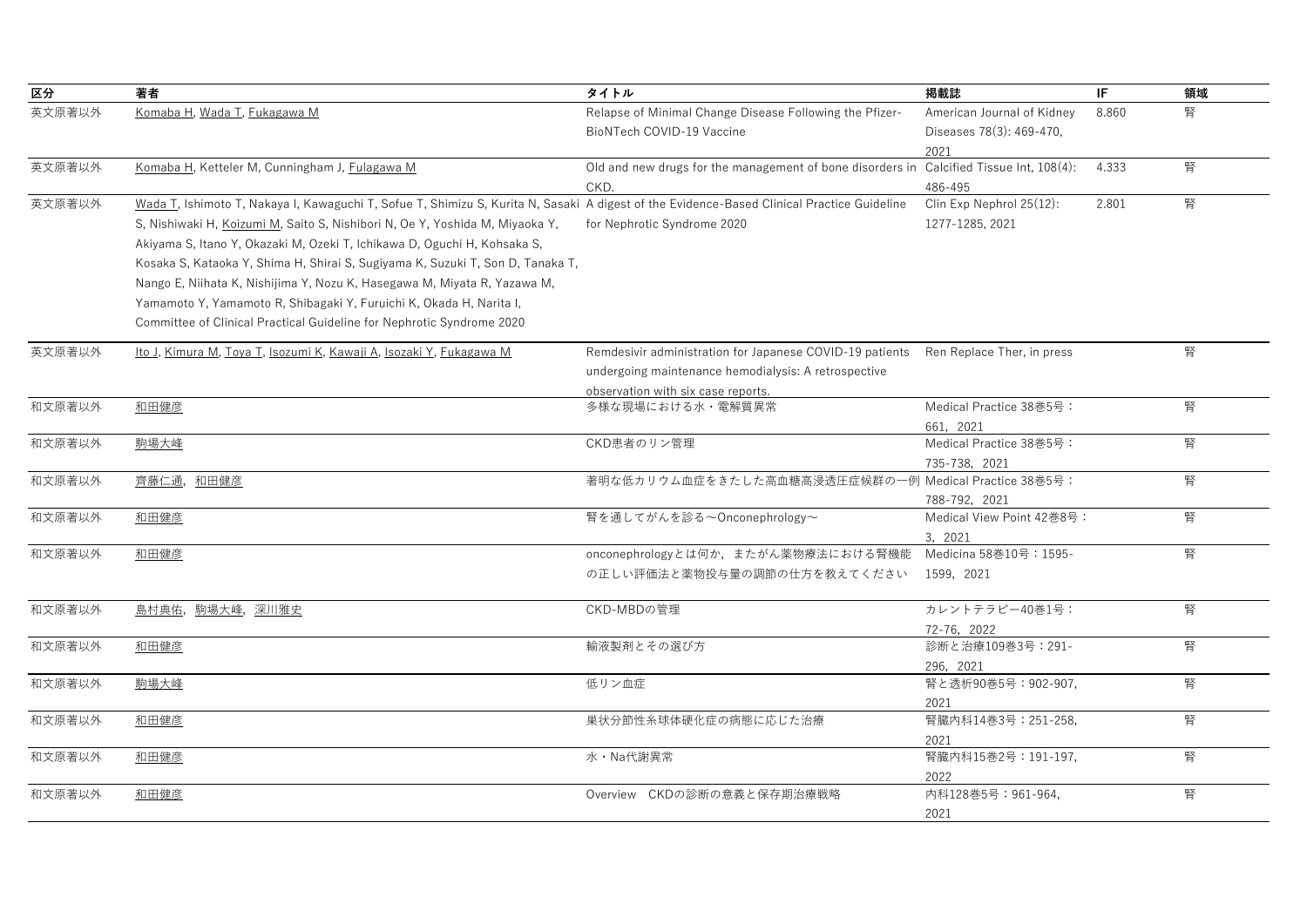| 区分     | 著者                    | タイトル                                             | 掲載誌                 | IF | 領域 |
|--------|-----------------------|--------------------------------------------------|---------------------|----|----|
| 和文原著以外 | 和田健彦                  | OnconephrologyにおけるAKI                            | 日内会誌110巻5号:935-     |    | 腎  |
|        |                       |                                                  | 941, 2021           |    |    |
| 和文原著以外 | 濱野直人,深川雅史             | 血液ガス分析                                           | 日本医師会雑誌150巻特別号      |    | 腎  |
|        |                       |                                                  | 1: S203-S206, 2021  |    |    |
| 和文原著以外 | 島村典佑, 駒場大峰, 深川雅史      | 低カルシウム血症                                         | 日本医事新報5093号: 41-42, |    | 腎  |
|        |                       |                                                  | 2021                |    |    |
| 和文原著以外 | 和田健彦                  | Onconephrologyとは?                                | 日本医事新報5093号: 51,    |    | 腎  |
|        |                       |                                                  | 2021                |    |    |
| 和文原著以外 | <u>島村典佑,駒場大峰,深川雅史</u> | 高カルシウム血症                                         | 日本医事新報5096号: 46-47, |    | 腎  |
|        |                       |                                                  | 2021                |    |    |
| 和文原著以外 | 和田健彦                  | IgA腎症に対する扁摘パルス療法の位置づけと今後の期待され 日本医事新報5098号:46-47, |                     |    | 腎  |
|        |                       | る治療は?                                            | 2022                |    |    |
| 和文原著以外 | 駒場大峰                  | 治療法の進歩は副甲状腺摘出術を駆逐するか?                            | 日本透析医会雑誌36巻3号:      |    | 腎  |
|        |                       |                                                  | 426-433, 2021       |    |    |
| 和文原著以外 | 磯崎雄大, 中川洋佑, 深川雅史      | 慢性腎臓病に伴う骨・ミネラル代謝異常                               | 日本臨床79巻12号:1922-    |    | 腎  |
|        |                       |                                                  | 1928, 2021          |    |    |
| 和文原著以外 | 和田健彦                  | 血圧・体液量異常                                         | 薬事63巻10号:2031-2037, |    | 腎  |
|        |                       |                                                  | 2021                |    |    |
| 和文原著以外 | <u>磯崎雄大,和田健彦,深川雅史</u> | 慢性腎臓病                                            | 臨床透析47巻10号:1109-    |    | 腎  |
|        |                       |                                                  | 1114, 2021          |    |    |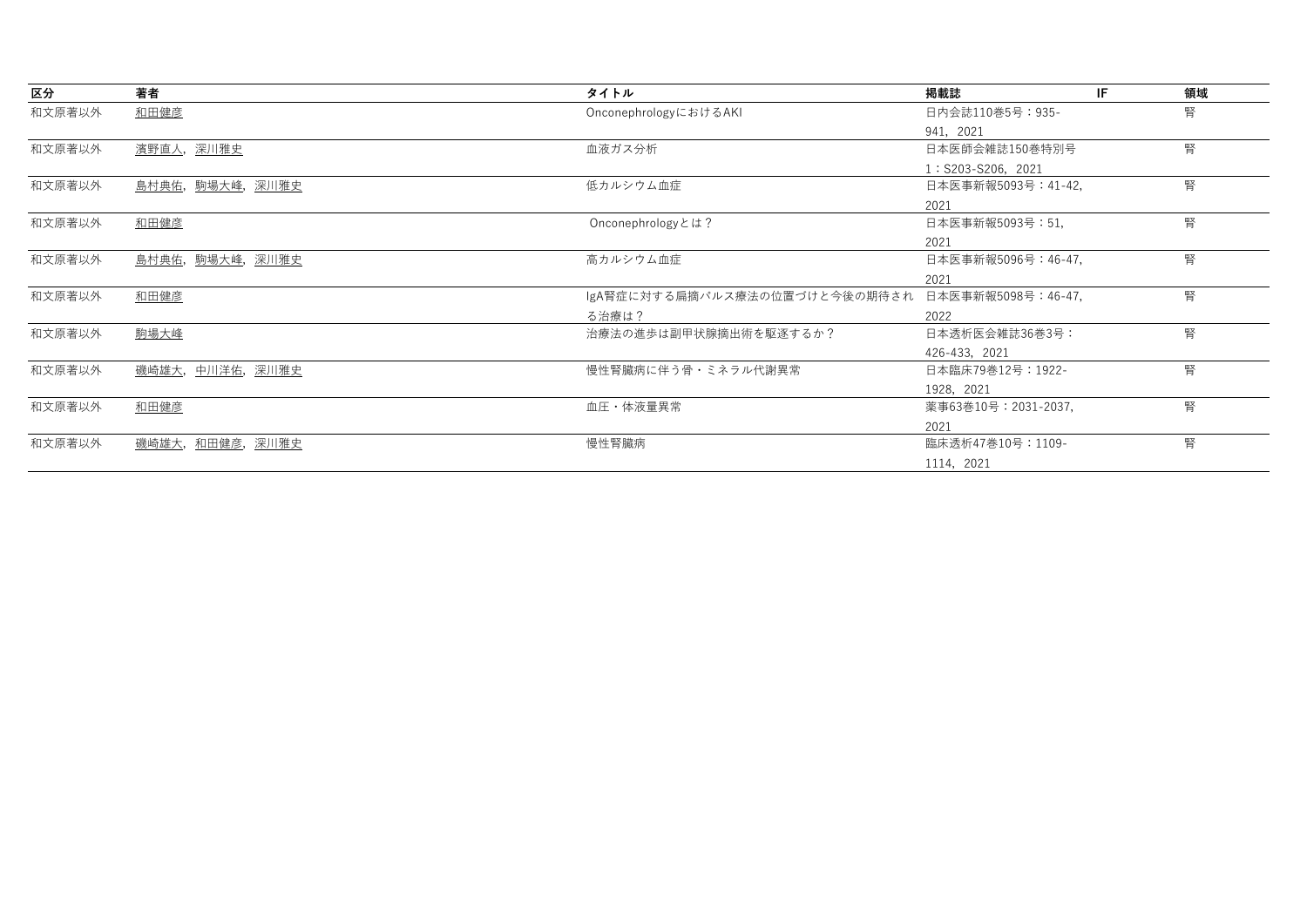| 書籍   |                 |                               |                                                          |    |
|------|-----------------|-------------------------------|----------------------------------------------------------|----|
| 区分   | 著者              | タイトル                          | 書籍                                                       | 領域 |
| 和文書籍 | 中川洋佑,深川雅史       | 腎疾患治療薬                        | Pocket Drugs 2022. 医学書院, pp330-345, 2022                 | 腎  |
| 和文書籍 | 五十棲このみ、伊藤純、深川雅史 | 電解質異常                         | 健診・人間ドックハンドブック改訂7版. 中外医学社,                               | 腎  |
|      |                 |                               | pp142-149, 2022                                          |    |
| 和文書籍 | 和田健彦            | 腎臓病におけるアシドーシスの治療              | ビジュアルアブストラクトで読みとく 腎臓論文ベストセレク 腎                           |    |
|      |                 |                               | ション. 中外医学社, pp154-158, 2022                              |    |
| 和文書籍 | 駒場大峰            | CKD-MBDの治療                    | ビジュアルアブストラクトで読みとく 腎臓論文ベストセレク 腎                           |    |
|      |                 |                               | ション. 中外医学社, pp220-224, 2022                              |    |
| 和文書籍 | 濱野直人,深川雅史       | CKD-MBD診療指針                   | 血液透析診療指針. 東京医学社, pp194-197, 2021                         | 腎  |
| 和文書籍 | 和田健彦            | 薬剤性腎障害                        | 今日の治療指針 2022年版. 医学書院, pp619-621, 2022                    | 腎  |
| 和文書籍 | 深川雅史            | 腎疾患 最近の動向                     | 今日の治療指針 2022年版. 医学書院, pp588-590, 2022                    | 腎  |
| 和文書籍 | 和田健彦            | 原発性ネフローゼ症候群                   | 最新ガイドラインに基づく腎・透析診療指針 2021-22.総合 腎                        |    |
|      |                 |                               | 医学社, pp35-41, 2021                                       |    |
| 和文書籍 | 和田健彦            | 微小変化型ネフローゼ症候群成人患者の標準的治療法を教えてく | 腎臓病診療Q&A AKI~CKD~腎難病まで. 東京医学社,                           | 暋  |
|      |                 | ださい.                          | pp211-212, 2021                                          |    |
| 和文書籍 | 深川雅史,安田隆        | 監訳                            | 水·電解質·酸塩基平衡クイックリファレンス (原書:Fluid, 腎                       |    |
|      |                 |                               | Electrolyte and Acid-Base Disorders: Clinical Evaluation |    |
|      |                 |                               | and Menagement, 2nd Edition). メディカル・サイエン                 |    |
|      |                 |                               | ス・インターナショナル、2022                                         |    |
| 和文書籍 | 深川雅史            | 04 電解質バランスを一定に保つ              | 透析ケア2021年冬季増刊,pp24-27,2021                               | 腎  |
| 和文書籍 | 深川雅史            | 腎疾患患者のみかた                     | 内科学 第12版. 朝倉書店, IV pp3-4, 2022                           | 腎  |
| 和文書籍 | 和田健彦            | 巣状分節性糸球体硬化症                   | 内科学 第12版. 朝倉書店, IV pp68-71, 2022                         | 腎  |
| 和文書籍 | 小泉賢洋,深川雅史       | 液ガス分析の評価の進め方                  | 臨床検査データブック 2021-2022. 医学書院, pp212-214,                   | 腎  |
|      |                 |                               | 2021                                                     |    |
| 和文書籍 | 小泉賢洋,深川雅史       | 血漿HCO3濃度                      | 臨床検査データブック 2021-2022. 医学書院, pp214-216,                   | 腎  |
|      |                 |                               | 2021                                                     |    |
| 和文書籍 | 小泉賢洋, 深川雅史      | 動脈血CO2分圧                      | 臨床検査データブック 2021-2022. 医学書院, pp216-217,                   | 腎  |
|      |                 |                               | 2021                                                     |    |
| 和文書籍 | 小泉賢洋,深川雅史       | 動脈血02分圧                       | 臨床検査データブック 2021-2022. 医学書院, pp217-218,                   | 腎  |
|      |                 |                               | 2021                                                     |    |
| 和文書籍 | 小泉賢洋, 深川雅史      | 動脈血pH                         | 臨床検査データブック 2021-2022. 医学書院, pp219-220,                   | 腎  |
|      |                 |                               | 2021                                                     |    |
| 和文書籍 | 小泉賢洋, 深川雅史      | 血液ガス分析の評価の進め方                 | 臨床検査データブック コンパクト版. 医学書院, pp60-64,                        | 腎  |
|      |                 |                               | 2021                                                     |    |
| 和文書籍 | 小泉賢洋,深川雅史       | 動脈血pH                         | 臨床検査データブック コンパクト版. 医学書院, pp64-66,                        | 腎  |
|      |                 |                               | 2021                                                     |    |
| 和文書籍 | 小泉賢洋, 深川雅史      | 血漿HCO3濃度                      | 臨床検査データブック コンパクト版. 医学書院, pp66-68,                        | 腎  |
|      |                 |                               | 2021                                                     |    |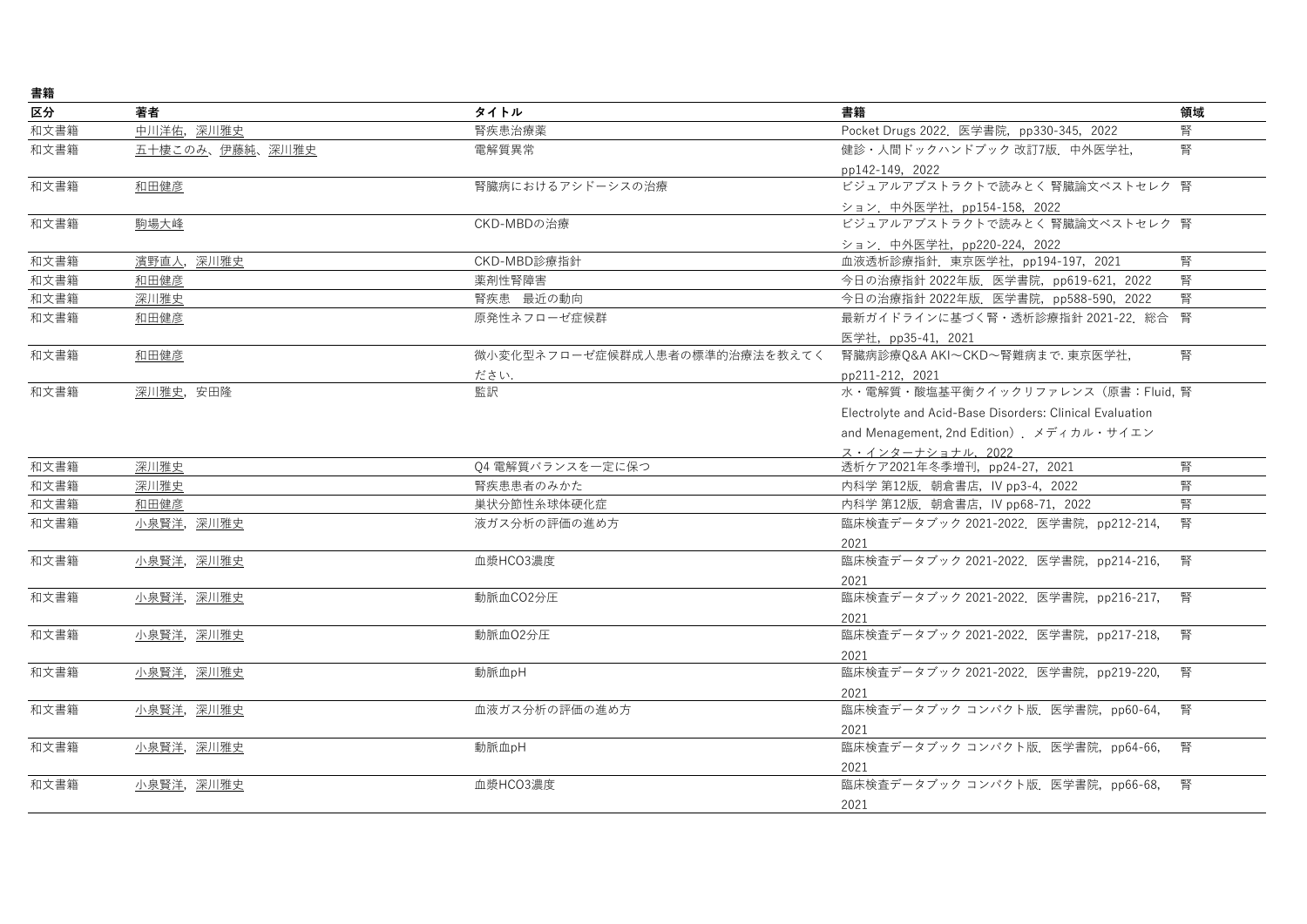| 区分   | 著者        | タイトル     | 書籍                                | 領域 |
|------|-----------|----------|-----------------------------------|----|
| 和文書籍 | 小泉賢洋,深川雅史 | 動脈血CO2分圧 | 臨床検査データブック コンパクト版.医学書院,pp68-70, 腎 |    |
|      |           |          | 2021                              |    |
| 和文書籍 | 小泉賢洋,深川雅史 | 動脈血02分圧  | 臨床検査データブック コンパクト版.医学書院,pp70-72, 腎 |    |
|      |           |          | 2021                              |    |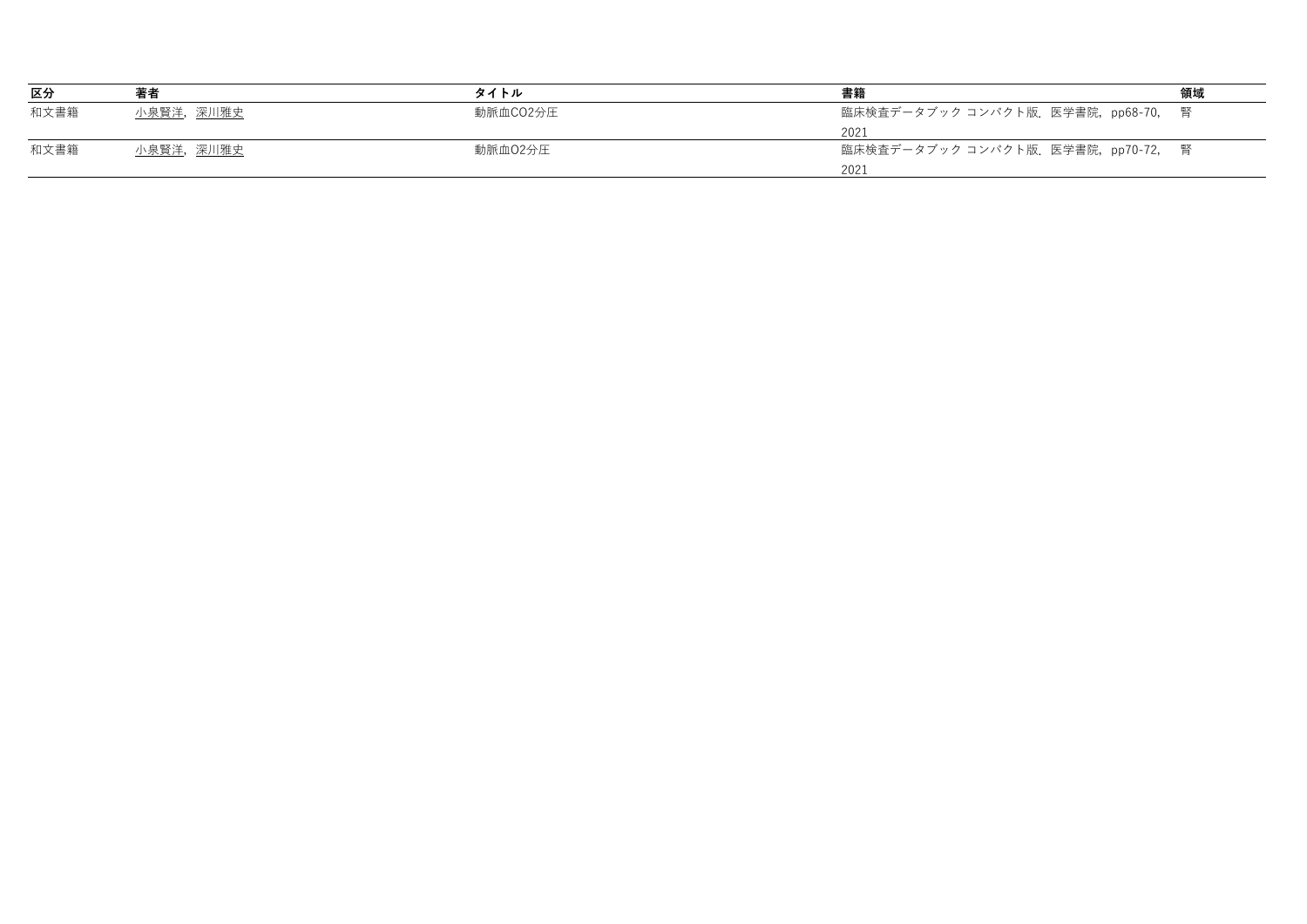| 学会・ |  | 研究会 |
|-----|--|-----|
|-----|--|-----|

| 区分      | 発表者                              | 演題名                                                                                           | 学会・研究会                                    | 日時       | 領域   |
|---------|----------------------------------|-----------------------------------------------------------------------------------------------|-------------------------------------------|----------|------|
| シンポジウム等 | 深川雅史                             | CKD-MBDにおけるUremic Toxinの役割:新たな概念としての 第4回日本Uremic Toxin研究会学術大会                                 |                                           | 2021年4月  | 腎    |
|         |                                  | Uremic Osteoporosis                                                                           |                                           |          |      |
| シンポジウム等 | 駒場大峰                             | 治療法の進歩は副甲状腺摘出術を駆遂するか?                                                                         | 日本透析医会研修セミナー 透析医療における                     | 2021年4月  | 腎    |
|         |                                  |                                                                                               | Current Topics 2021                       |          |      |
| シンポジウム等 | 駒場大峰                             | 保存期・透析期におけるリン管理の意義と新たなエビデンス                                                                   | 第5回日本CKD-MBD研究会学術集会·総会                    | 2021年5月  | 腎    |
| シンポジウム等 | 豊田雅夫                             | サルコペニアかつ腎症を合併した糖尿病;サルコペニアの治療 第64回日本糖尿病学会年次学術集会                                                |                                           | 2021年5月  | 糖尿病  |
|         |                                  | を優先vs腎症の治療を優先                                                                                 |                                           |          |      |
| シンポジウム等 | 深川雅史, 駒場大峰                       | 高齢者の栄養と骨折予防                                                                                   | 第63回日本老年医学会学術集会                           | 2021年6月  | 腎    |
| シンポジウム等 | 駒場大峰                             | 高リン血症とテナパノール                                                                                  | 第64回日本腎臓学会学術総会                            | 2021年6月  | 腎    |
| シンポジウム等 | 駒場大峰                             | PTHコントロールは厳格化の時代へ:多面的意義と課題                                                                    | 第64回日本腎臓学会学術総会                            | 2021年6月  | 腎    |
| シンポジウム等 | Komaba H                         | Management of CKD-MBD: Are Japanese different from                                            | 第64回日本腎臓学会学術総会                            | 2021年6月  | 腎    |
|         |                                  | other populations?                                                                            |                                           |          |      |
| シンポジウム等 | 駒場大峰                             | 強化すべきはリン制限かリン吸着薬か?                                                                            | 第66回日本透析医学会学術集会 · 総会                      | 2021年6月  | 腎    |
| シンポジウム等 | 駒場大峰                             | CKD-MBD 概論                                                                                    | 第66回日本透析医学会学術集会 · 総会                      | 2021年6月  | 腎    |
| シンポジウム等 | 駒場大峰                             | わが国の透析患者におけるFGF23と生命予後の関連: J-                                                                 | 第66回日本透析医学会学術集会 · 総会                      | 2021年6月  | 腎    |
|         |                                  | DOPPS研究                                                                                       |                                           |          |      |
| シンポジウム等 | 駒場大峰                             | 適切なPTH値とPTxの適応 (内科医として)                                                                       | 第66回日本透析医学会学術集会 · 総会                      | 2021年6月  | 腎    |
| シンポジウム等 | 駒場大峰                             | PTH管理の多面的効果とビタミンDの役割                                                                          | 第66回日本透析医学会学術集会·総会                        | 2021年6月  | 腎    |
| シンポジウム等 | 中川洋佑                             | 学会賞講演                                                                                         | 第66回日本透析医学会学術集会 · 総会                      | 2021年6月  | 腎    |
| シンポジウム等 | 豊田雅夫                             | 「透析患者における糖尿病合併症の重症化予防」<br>糖尿病透析                                                               | 第66回日本透析医学会学術集会 · 総会                      | 2021年6月  | 糖尿病  |
|         |                                  | 患者の血糖モニタリング                                                                                   |                                           |          |      |
| シンポジウム等 | 富田祐介,上原咲恵子,滝口進也,中村道郎             | 末梢血リンパ球解析からみたエベロリムス併用療法                                                                       | 第57回日本移植学会総会                              | 2021年9月  | 移植外科 |
| シンポジウム等 | 駒場大峰                             | CKD-MBD                                                                                       | 第51回日本腎臓学会東部学術大会                          | 2021年9月  | 腎    |
| シンポジウム等 | 和田健彦                             | 一次性膜性腎症をステロイド単独療法で治療すべきか?                                                                     | 第51回日本腎臓学会東部学術大会                          | 2021年9月  | 腎    |
| シンポジウム等 | 富田祐介, 上原咲恵子, 滝口進也, 中村道郎          | 腎移植後のSARS-CoV-2予防ワクチンの接種が末梢血単核球に 第47回日本臓器保存生物医学会学術集会学術集会                                      |                                           | 2021年11月 | 移植外科 |
|         |                                  | 与える影響                                                                                         |                                           |          |      |
| シンポジウム等 | Komaba H                         | Klotho in skeletal pathobiology.                                                              | 5th European Renal Osteodystrophy (EUROD) | 2022年1月  |      |
|         |                                  |                                                                                               | <b>Winter Meeting</b>                     |          |      |
| シンポジウム等 | 和田健彦                             | オンコネフロロジーの使命と課題:薬剤師と腎臓医の役割を考 日本臨床腫瘍薬学会学術大会 JASPO 2022                                         |                                           | 2022年3月  | 腎    |
|         |                                  | える                                                                                            |                                           |          |      |
| 一般演題    | 安田敦, 関敏郎, 北島夏見, 齊藤仁通, 五十棲このみ, 森良 | 家族内発症を認めた副甲状腺癌の2症例                                                                            | 第94回日本内分泌学会学術総会                           | 2021年4月  | 内分泌  |
|         | 孝, 亀谷美恵, 関昌美, 深川雅史               |                                                                                               |                                           |          |      |
| 一般演題    | 北島夏見, 關敏郎, 齋藤仁通, 安田敦, 森良孝, 深川雅史  | クッシング病の術後に可逆性脳梁膨大部病変による神経症状を 第94回日本内分泌学会学術総会                                                  |                                           | 2021年4月  | 内分泌  |
|         |                                  | 認めた1例                                                                                         |                                           |          |      |
| 一般演題    |                                  | 小岩文彦, 徳永紳, 浅田真治, 遠藤祐一, <u>深川雅史</u> , 秋澤忠男 二次性副甲状腺機能亢進症患者におけるエボカルセトの有効性 第5回日本CKD-MBD研究会学術集会·総会 |                                           | 2021年5月  | 腎    |
|         |                                  | 及び安全性:シナカルセト前治療有無別の検討                                                                         |                                           |          |      |
|         |                                  |                                                                                               |                                           |          |      |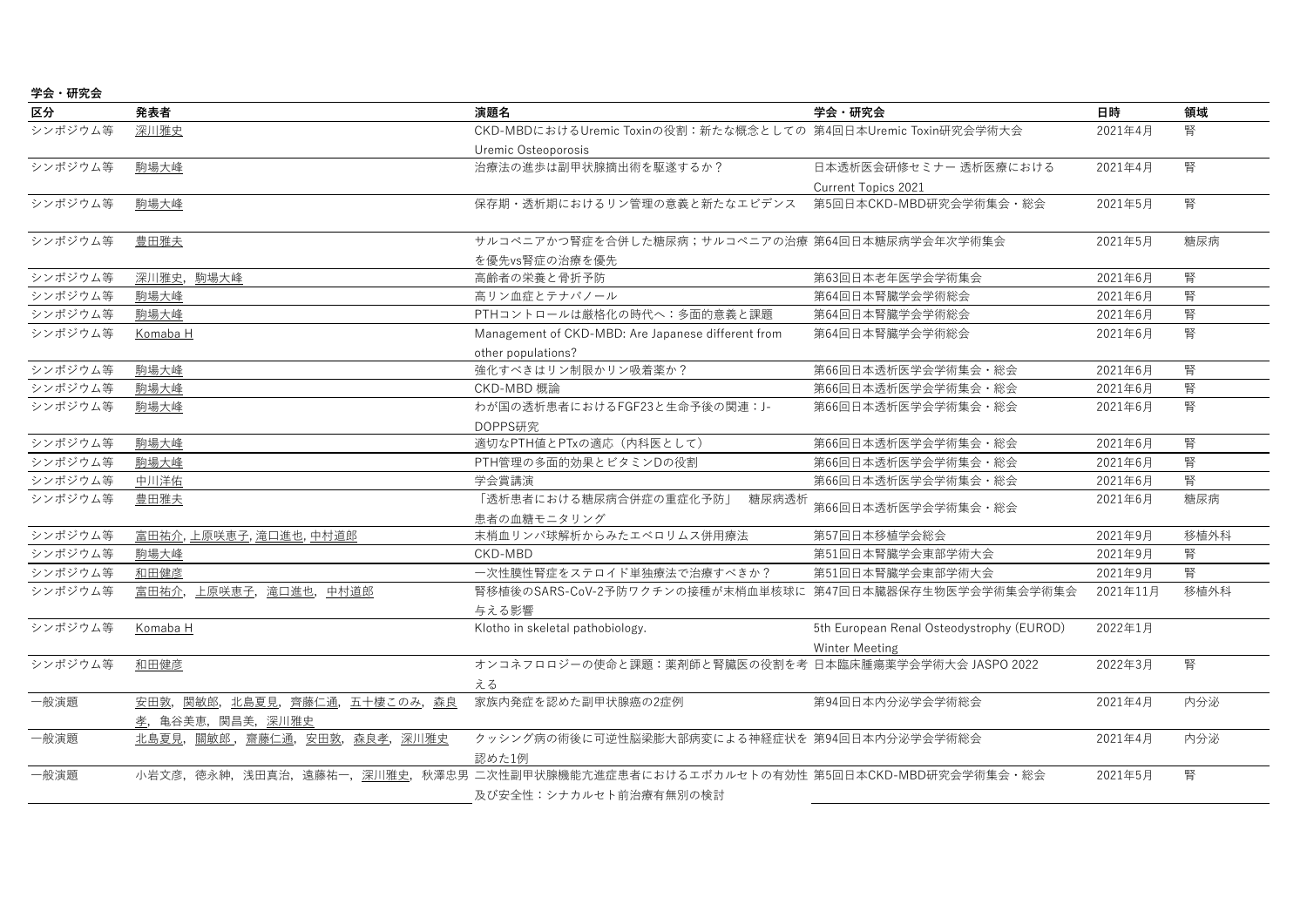| 区分   | 発表者                                                | 演題名                                                                                       | 学会・研究会             | 日時      | 領域  |
|------|----------------------------------------------------|-------------------------------------------------------------------------------------------|--------------------|---------|-----|
| 一般演題 |                                                    | 豊田雅夫.村田敬.齊藤仁通.木村守次.石田直人.北村真. 透析中の2型糖尿病患者における間歇スキャン持続血糖測定器 第64回日本糖尿病学会年次学術集会               |                    | 2021年5月 | 糖尿病 |
|      | 飛田美穂,林哲範,森口いぶき,小林直之,釣谷大輔,坂尾幸 の制度評価に関する研究(AID2H研究)  |                                                                                           |                    |         |     |
|      | 俊,松下隆哉,伊藤雪絵,鈴木渉太,笠間周,笠原正登,山川                       |                                                                                           |                    |         |     |
|      | 正, 森克仁, 黒田暁生, 三浦順之助, 広田勇士, 阿部雅紀, 深                 |                                                                                           |                    |         |     |
|      | 川雅史 坂根直樹 細田公則                                      |                                                                                           |                    |         |     |
| 一般演題 |                                                    | <u>齊藤仁通, 小野萌, 金山典子, 木村守次, 澤田佳一郎, 豊田雅</u> 糖尿病性腎症の血圧変化に関与する傍糸球体細胞β1インテグ 第64回日本糖尿病学会年次学術集会   |                    | 2021年5月 | 糖尿病 |
|      | 夫,深川雅史                                             | リンの機能の検討                                                                                  |                    |         |     |
| 一般演題 |                                                    | 豊田雅夫,村田敬,齊藤仁通,木村守次,石田直人,北村真, 透析中の2型糖尿病患者における間歇スキャン持続血糖測定器 第64回日本糖尿病学会年次学術集会               |                    | 2021年5月 | 糖尿病 |
|      | 飛田美穂,林哲範,森口いぶき,小林直之,釣谷大輔,坂尾幸 の制度評価に関する研究(AIDT2H研究) |                                                                                           |                    |         |     |
|      | 俊,松下隆哉,伊藤雪絵,鈴木渉太,笠間周,笠原正登,山川                       |                                                                                           |                    |         |     |
|      | 正,森克仁,黒田暁生,三浦順之助,広田勇士,阿部雅紀,深                       |                                                                                           |                    |         |     |
|      | 川雅史、坂根直樹、細田公則                                      |                                                                                           |                    |         |     |
| 一般演題 |                                                    | <u>齊藤仁通,小野萌,金山典子,木村守次,澤田佳一郎,豊田雅</u> 糖尿病性腎症の血圧変化に関与する傍糸球体細胞β1インテグ 第64回日本糖尿病学会年次学術集会        |                    | 2021年5月 | 糖尿病 |
|      | 夫,深川雅史                                             | リンの機能の検討                                                                                  |                    |         |     |
| 一般演題 | 田中 寿絵, 木村 守次, 續橋 裕実, 豊田 雅夫, 深川 雅史                  | 血糖管理不良であった当院後期高齢糖尿病患者からの学び                                                                | 第64回日本糖尿病学会年次学術集会  | 2021年5月 | 糖尿病 |
| 一般演題 | 木村 守次,豊田 雅夫                                        | 高齢者、視覚障害者などにおける血糖自己測定(SMBG)補助具 第64回日本糖尿病学会年次学術集会                                          |                    | 2021年5月 | 糖尿病 |
|      |                                                    | の必要性についての検討                                                                               |                    |         |     |
| 一般演題 | 藤井直彦,今泉貴広,濱野高行,長谷川毅,駒場大峰,                          | 深川雅 保存期CKD 患者において社会経済因子が腎予後に与える影響 第64回日本腎臓学会学術総会                                          |                    | 2021年6月 | 腎   |
|      |                                                    | (CKD-JAC II 研究)                                                                           |                    |         |     |
| 一般演題 | 濱野高行,今泉貴広,長谷川毅,藤井直彦,駒場大峰,                          | 深川雅 過去の腎生検診断による予後予測能の改善:CKD-JACI  研究   第64回日本腎臓学会学術総会                                     |                    | 2021年6月 | 腎   |
|      |                                                    |                                                                                           |                    |         |     |
| 一般演題 | 岩崎香子, 吉田有依, 今村美穂, 大和英之, 深川雅史                       | フラクトオリゴ糖の継続的摂取は腎障害初期の骨脆弱性形成を 第64回日本腎臓学会学術総会                                               |                    | 2021年6月 | 腎   |
|      |                                                    | 緩和する                                                                                      |                    |         |     |
| 一般演題 |                                                    | 中野武大, 渡邊博志, 今福匡史, 田中元子, 松下和孝, 深川雅 インドキシル硫酸はmTORC1シグナルを介して腎線維化に寄 第64回日本腎臓学会学術総会            |                    | 2021年6月 | 腎   |
|      | 史, 前田仁志, 丸山徹                                       | 与する                                                                                       |                    |         |     |
| 一般演題 |                                                    | 長谷川毅,今泉貴広,室谷健太,濱野高行,藤井直彦,駒場大 保存期慢性腎臓病患者における血清鉄代謝指標と心血管疾患罹 第64回日本腎臓学会学術総会                  |                    | 2021年6月 | 腎   |
|      | 峰,深川雅史                                             | 患の関連                                                                                      |                    |         |     |
| 一般演題 | 金井厳太,和田健彦,深川雅史                                     | COVID-19 Pandemic 下における血液透析導入患者の変化                                                        | 第64回日本腎臓学会学術総会     | 2021年6月 | 腎   |
| 一般演題 | 緒方浩顕,深川雅史,平方秀樹,鍵村達夫,秋澤忠男                           | 高リン(P)血症に対する炭酸ランタン(LC)と炭酸カルシウ 第64回日本腎臓学会学術総会                                              |                    | 2021年6月 | 腎   |
|      |                                                    | ム (CC) がOOL に与える効果について                                                                    |                    |         |     |
| 一般演題 | 深川雅史                                               | 腎代替療法の選択の新しい流れとその評価:保存的腎臓療法 第66回日本透析医学会学術集会·総会                                            |                    | 2021年6月 | 腎   |
|      |                                                    |                                                                                           |                    |         |     |
| 一般演題 |                                                    | 水原諒子,駒場大峰,和田健彦,角田隆俊,深川雅史,室谷健 透析患者におけるシナカルセト塩酸塩開始後の中手骨骨密度の 第66回日本透析医学会学術集会·総会              |                    | 2021年6月 | 腎   |
|      | 太,飛田美穂,須賀孝夫                                        | 変化                                                                                        |                    |         |     |
| 一般演題 |                                                    | 小岩文彦, 徳永紳, 浅田真治, 遠藤祐一, <u>深川雅史</u> , 秋澤忠男 エボカルセトの有効性及び安全性~シナカルセト前治療有無別 第66回日本透析医学会学術集会·総会 |                    | 2021年6月 | 腎   |
|      |                                                    | 解析~                                                                                       |                    |         |     |
| 一般演題 | 徳本正憲,徳永紳,浅田真治,遠藤祐一,栗田宜明,深川雅                        | 高容量のエボカルセトを要する要因解析:治験追加解析                                                                 | 第66回日本透析医学会学術集会・総会 | 2021年6月 | 腎   |
|      | 史, 秋澤忠男                                            |                                                                                           |                    |         |     |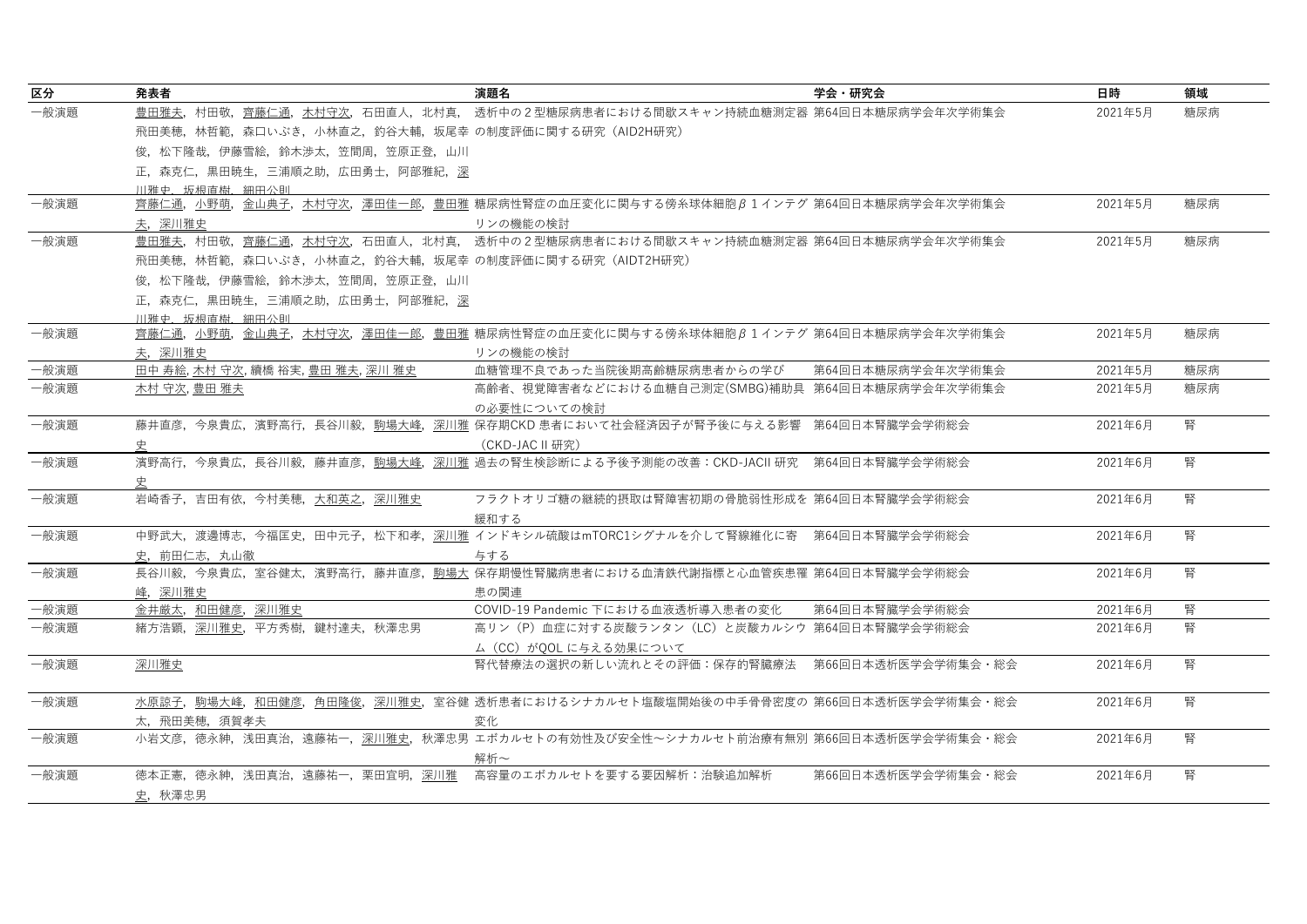| 中川洋佑,<br>透析を要する慢性腎臓病患者が新型コロナウイルス感染症に罹 第66回日本透析医学会学術集会・総会<br>2021年6月<br>腎<br>金井厳太,<br>副田圭佑,北島夏見,<br>森良孝,<br>和田健<br>患しPCR検査陽性が長期にわたり遷延した1例<br>彦,深川雅史,大林昌平,岡田直樹,貞廣弘三郎,滝口寛人,<br>田中淳、堀尾幸弘<br>腎<br>濱野直人, 和田健彦, 藤丸拓也, 森崇寧, 蘇原映誠, 内田真<br>PKD2遺伝子異常に関連した常染色体優性多発性嚢胞腎に完全 第51回日本腎臓学会東部学術総会<br>2021年9月<br>一,深川雅史<br>内蔵逆位を合併した一例<br>梶 急激に増悪した高カルシウム血症を契機に移植後リンパ増殖性 第51回日本腎臓学会東部学術総会<br>腎<br>五十棲このみ、中川洋佑、近藤裕介、小泉賢洋、駒場大峰、<br>2021年9月<br>一般演題<br>疾患 (PTLD) の診断に至った一例<br>原博,和田健彦,深川雅史<br>高度凝血塊により両側尿路閉塞を生じた溶連菌感染後急性糸球 第51回日本腎臓学会東部学術総会<br>腎<br>島村典佑, 中川洋佑, 副田圭祐, 小泉賢洋, 小倉豪, 和田健<br>2021年9月<br>彦,深川雅史<br>体腎炎の一例<br>齊藤仁通,豊田雅夫,小野萌,木村守次,澤田佳一郎,深川雅史<br>傍糸球体置で基接着因子インテグリンが糖尿病性腎症の血圧節<br>2021年10月<br>糖尿病<br>第36回日本糖尿病合併症学会<br>に与する機序の解析<br>勝田芳樹, 豊田雅夫, 齊藤 仁通, 木村 守次, 深川 雅史<br>適切な療養指導の結果、低血糖が頻発した症例 患者観察にお<br>糖尿病<br>2021年10月<br>第36回日本糖尿病合併症学会<br>けるチーム医療の重要性<br>早急チーム医療の介入により円滑に透析導入が可能となった糖<br>-般演題<br>續橋 裕実, 木村 守次, 豊田 雅夫<br>2021年10月<br>糖尿病<br>第36回日本糖尿病合併症学会<br>尿病透析患者の1例<br>木村 守次, 加藤 恵理, 續橋 裕実, 豊田 雅夫<br>家族が作成した糖尿病視覚障害者用SMBG補助具製品化からの<br>2021年10月<br>糖尿病<br>第36回日本糖尿病合併症学会<br>学ぶチーム医療<br>第36回日本糖尿病合併症学会<br>当院における糖尿病透析予防指導の指導効果に関する検討<br>2021年10月<br>糖尿病<br>-般演題<br>豊田雅夫,齊藤仁通,木村守次,深川雅史<br>Hasegawa T, Imaizumi T, Murotani K, Hamano T, Komaba H, Association between serum indices of iron metabolism and<br>腎<br>ASN Kidney Week 2021<br>2021年11月<br>Fujii N, Fukagawa M<br>cardiovascular morbidity in patients with pre-dialysis CKD.<br>腎<br>Evenepoel P, Jorgensen HS, Komaba H, Mazzafero S,<br>Different PTH responsiveness and bone turnover in<br>ASN Kidney Week 2021<br>2021年11月<br>Vervloet MG, Cavalier E, Fukagawa M<br>Japanese as compared to European patients treated with<br>hemodialysis.<br>Nakagawa Y, Komaba H, Wada T, Kakuta T, Fukagawa M<br>2021年11月<br>腎<br>Association of serum sclerostin levels with mortality in<br>ASN Kidney Week 2021<br>maintenance hemodialysis patients: An 8-year prospective<br>cohort study.<br>腎<br>Soeda K, Komaba H, Nakagawa Y, Wada T, Kakuta T,<br>Association of serum sodium levels with bone mineral<br>ASN Kidney Week 2021<br>2021年11月<br>Fukagawa M<br>density, fracture, and mortality in patients undergoing<br>maintenance hemodialysis.<br>腎<br>Hamano T, Imaizumi T, Hasegawa T, Fujii N, Komaba H,<br>Biopsy-proven CKD etiology and outcomes: The CKD Japan ASN Kidney Week 2021<br>2021年11月<br>cohort (CKD-JAC) study.<br>Fukagawa M<br>Estimated GFR slope and risk of supplement ESKD in<br>-般演題<br>Imaizumi T, Komaba H, Hamano T, Murotani K, Hasegawa T,<br>腎<br>ASN Kidney Week 2021<br>2021年11月<br>Japanese patients with CKD: The CKD-JAC study.<br>Fujii N, Nangaku M, Fukagawa M<br>Komaba H, Imaizumi T, Hamano T, Murotani K, Hasegawa T, Predicting ESKD risk and time to RRT initiation based on<br>ASN Kidney Week 2021<br>2021年11月<br>腎<br>Fujii N, Fukagawa M<br>past slope and current value of eGFR: The CKD-JAC study.<br>伊藤純, 戸矢智之, 五十棲このみ, 川地惇朗, 木村守次, 深川 維持血液透析中にCOVID-19を発症した11例の治験経験<br>第101回神奈川腎研究会·第37回神奈川透析施設連 2021年11月<br>腎<br>絡協議会 合同研究会<br>雅史 | 区分   | 発表者 | 演題名 | 学会・研究会 | 日時 | 領域 |
|-----------------------------------------------------------------------------------------------------------------------------------------------------------------------------------------------------------------------------------------------------------------------------------------------------------------------------------------------------------------------------------------------------------------------------------------------------------------------------------------------------------------------------------------------------------------------------------------------------------------------------------------------------------------------------------------------------------------------------------------------------------------------------------------------------------------------------------------------------------------------------------------------------------------------------------------------------------------------------------------------------------------------------------------------------------------------------------------------------------------------------------------------------------------------------------------------------------------------------------------------------------------------------------------------------------------------------------------------------------------------------------------------------------------------------------------------------------------------------------------------------------------------------------------------------------------------------------------------------------------------------------------------------------------------------------------------------------------------------------------------------------------------------------------------------------------------------------------------------------------------------------------------------------------------------------------------------------------------------------------------------------------------------------------------------------------------------------------------------------------------------------------------------------------------------------------------------------------------------------------------------------------------------------------------------------------------------------------------------------------------------------------------------------------------------------------------------------------------------------------------------------------------------------------------------------------------------------------------------------------------------------------------------------------------------------------------------------------------------------------------------------------------------------------------------------------------------------------------------------------------------------------------------------------------------------------------------------------------------------------------------------------------------------------------|------|-----|-----|--------|----|----|
|                                                                                                                                                                                                                                                                                                                                                                                                                                                                                                                                                                                                                                                                                                                                                                                                                                                                                                                                                                                                                                                                                                                                                                                                                                                                                                                                                                                                                                                                                                                                                                                                                                                                                                                                                                                                                                                                                                                                                                                                                                                                                                                                                                                                                                                                                                                                                                                                                                                                                                                                                                                                                                                                                                                                                                                                                                                                                                                                                                                                                                               | 一般演題 |     |     |        |    |    |
|                                                                                                                                                                                                                                                                                                                                                                                                                                                                                                                                                                                                                                                                                                                                                                                                                                                                                                                                                                                                                                                                                                                                                                                                                                                                                                                                                                                                                                                                                                                                                                                                                                                                                                                                                                                                                                                                                                                                                                                                                                                                                                                                                                                                                                                                                                                                                                                                                                                                                                                                                                                                                                                                                                                                                                                                                                                                                                                                                                                                                                               |      |     |     |        |    |    |
|                                                                                                                                                                                                                                                                                                                                                                                                                                                                                                                                                                                                                                                                                                                                                                                                                                                                                                                                                                                                                                                                                                                                                                                                                                                                                                                                                                                                                                                                                                                                                                                                                                                                                                                                                                                                                                                                                                                                                                                                                                                                                                                                                                                                                                                                                                                                                                                                                                                                                                                                                                                                                                                                                                                                                                                                                                                                                                                                                                                                                                               |      |     |     |        |    |    |
|                                                                                                                                                                                                                                                                                                                                                                                                                                                                                                                                                                                                                                                                                                                                                                                                                                                                                                                                                                                                                                                                                                                                                                                                                                                                                                                                                                                                                                                                                                                                                                                                                                                                                                                                                                                                                                                                                                                                                                                                                                                                                                                                                                                                                                                                                                                                                                                                                                                                                                                                                                                                                                                                                                                                                                                                                                                                                                                                                                                                                                               | 一般演題 |     |     |        |    |    |
|                                                                                                                                                                                                                                                                                                                                                                                                                                                                                                                                                                                                                                                                                                                                                                                                                                                                                                                                                                                                                                                                                                                                                                                                                                                                                                                                                                                                                                                                                                                                                                                                                                                                                                                                                                                                                                                                                                                                                                                                                                                                                                                                                                                                                                                                                                                                                                                                                                                                                                                                                                                                                                                                                                                                                                                                                                                                                                                                                                                                                                               |      |     |     |        |    |    |
|                                                                                                                                                                                                                                                                                                                                                                                                                                                                                                                                                                                                                                                                                                                                                                                                                                                                                                                                                                                                                                                                                                                                                                                                                                                                                                                                                                                                                                                                                                                                                                                                                                                                                                                                                                                                                                                                                                                                                                                                                                                                                                                                                                                                                                                                                                                                                                                                                                                                                                                                                                                                                                                                                                                                                                                                                                                                                                                                                                                                                                               |      |     |     |        |    |    |
|                                                                                                                                                                                                                                                                                                                                                                                                                                                                                                                                                                                                                                                                                                                                                                                                                                                                                                                                                                                                                                                                                                                                                                                                                                                                                                                                                                                                                                                                                                                                                                                                                                                                                                                                                                                                                                                                                                                                                                                                                                                                                                                                                                                                                                                                                                                                                                                                                                                                                                                                                                                                                                                                                                                                                                                                                                                                                                                                                                                                                                               |      |     |     |        |    |    |
|                                                                                                                                                                                                                                                                                                                                                                                                                                                                                                                                                                                                                                                                                                                                                                                                                                                                                                                                                                                                                                                                                                                                                                                                                                                                                                                                                                                                                                                                                                                                                                                                                                                                                                                                                                                                                                                                                                                                                                                                                                                                                                                                                                                                                                                                                                                                                                                                                                                                                                                                                                                                                                                                                                                                                                                                                                                                                                                                                                                                                                               | 一般演題 |     |     |        |    |    |
|                                                                                                                                                                                                                                                                                                                                                                                                                                                                                                                                                                                                                                                                                                                                                                                                                                                                                                                                                                                                                                                                                                                                                                                                                                                                                                                                                                                                                                                                                                                                                                                                                                                                                                                                                                                                                                                                                                                                                                                                                                                                                                                                                                                                                                                                                                                                                                                                                                                                                                                                                                                                                                                                                                                                                                                                                                                                                                                                                                                                                                               |      |     |     |        |    |    |
|                                                                                                                                                                                                                                                                                                                                                                                                                                                                                                                                                                                                                                                                                                                                                                                                                                                                                                                                                                                                                                                                                                                                                                                                                                                                                                                                                                                                                                                                                                                                                                                                                                                                                                                                                                                                                                                                                                                                                                                                                                                                                                                                                                                                                                                                                                                                                                                                                                                                                                                                                                                                                                                                                                                                                                                                                                                                                                                                                                                                                                               | 一般演題 |     |     |        |    |    |
|                                                                                                                                                                                                                                                                                                                                                                                                                                                                                                                                                                                                                                                                                                                                                                                                                                                                                                                                                                                                                                                                                                                                                                                                                                                                                                                                                                                                                                                                                                                                                                                                                                                                                                                                                                                                                                                                                                                                                                                                                                                                                                                                                                                                                                                                                                                                                                                                                                                                                                                                                                                                                                                                                                                                                                                                                                                                                                                                                                                                                                               |      |     |     |        |    |    |
|                                                                                                                                                                                                                                                                                                                                                                                                                                                                                                                                                                                                                                                                                                                                                                                                                                                                                                                                                                                                                                                                                                                                                                                                                                                                                                                                                                                                                                                                                                                                                                                                                                                                                                                                                                                                                                                                                                                                                                                                                                                                                                                                                                                                                                                                                                                                                                                                                                                                                                                                                                                                                                                                                                                                                                                                                                                                                                                                                                                                                                               | 一般演題 |     |     |        |    |    |
|                                                                                                                                                                                                                                                                                                                                                                                                                                                                                                                                                                                                                                                                                                                                                                                                                                                                                                                                                                                                                                                                                                                                                                                                                                                                                                                                                                                                                                                                                                                                                                                                                                                                                                                                                                                                                                                                                                                                                                                                                                                                                                                                                                                                                                                                                                                                                                                                                                                                                                                                                                                                                                                                                                                                                                                                                                                                                                                                                                                                                                               |      |     |     |        |    |    |
|                                                                                                                                                                                                                                                                                                                                                                                                                                                                                                                                                                                                                                                                                                                                                                                                                                                                                                                                                                                                                                                                                                                                                                                                                                                                                                                                                                                                                                                                                                                                                                                                                                                                                                                                                                                                                                                                                                                                                                                                                                                                                                                                                                                                                                                                                                                                                                                                                                                                                                                                                                                                                                                                                                                                                                                                                                                                                                                                                                                                                                               |      |     |     |        |    |    |
|                                                                                                                                                                                                                                                                                                                                                                                                                                                                                                                                                                                                                                                                                                                                                                                                                                                                                                                                                                                                                                                                                                                                                                                                                                                                                                                                                                                                                                                                                                                                                                                                                                                                                                                                                                                                                                                                                                                                                                                                                                                                                                                                                                                                                                                                                                                                                                                                                                                                                                                                                                                                                                                                                                                                                                                                                                                                                                                                                                                                                                               |      |     |     |        |    |    |
|                                                                                                                                                                                                                                                                                                                                                                                                                                                                                                                                                                                                                                                                                                                                                                                                                                                                                                                                                                                                                                                                                                                                                                                                                                                                                                                                                                                                                                                                                                                                                                                                                                                                                                                                                                                                                                                                                                                                                                                                                                                                                                                                                                                                                                                                                                                                                                                                                                                                                                                                                                                                                                                                                                                                                                                                                                                                                                                                                                                                                                               | 一般演題 |     |     |        |    |    |
|                                                                                                                                                                                                                                                                                                                                                                                                                                                                                                                                                                                                                                                                                                                                                                                                                                                                                                                                                                                                                                                                                                                                                                                                                                                                                                                                                                                                                                                                                                                                                                                                                                                                                                                                                                                                                                                                                                                                                                                                                                                                                                                                                                                                                                                                                                                                                                                                                                                                                                                                                                                                                                                                                                                                                                                                                                                                                                                                                                                                                                               |      |     |     |        |    |    |
|                                                                                                                                                                                                                                                                                                                                                                                                                                                                                                                                                                                                                                                                                                                                                                                                                                                                                                                                                                                                                                                                                                                                                                                                                                                                                                                                                                                                                                                                                                                                                                                                                                                                                                                                                                                                                                                                                                                                                                                                                                                                                                                                                                                                                                                                                                                                                                                                                                                                                                                                                                                                                                                                                                                                                                                                                                                                                                                                                                                                                                               |      |     |     |        |    |    |
|                                                                                                                                                                                                                                                                                                                                                                                                                                                                                                                                                                                                                                                                                                                                                                                                                                                                                                                                                                                                                                                                                                                                                                                                                                                                                                                                                                                                                                                                                                                                                                                                                                                                                                                                                                                                                                                                                                                                                                                                                                                                                                                                                                                                                                                                                                                                                                                                                                                                                                                                                                                                                                                                                                                                                                                                                                                                                                                                                                                                                                               | 一般演題 |     |     |        |    |    |
|                                                                                                                                                                                                                                                                                                                                                                                                                                                                                                                                                                                                                                                                                                                                                                                                                                                                                                                                                                                                                                                                                                                                                                                                                                                                                                                                                                                                                                                                                                                                                                                                                                                                                                                                                                                                                                                                                                                                                                                                                                                                                                                                                                                                                                                                                                                                                                                                                                                                                                                                                                                                                                                                                                                                                                                                                                                                                                                                                                                                                                               |      |     |     |        |    |    |
|                                                                                                                                                                                                                                                                                                                                                                                                                                                                                                                                                                                                                                                                                                                                                                                                                                                                                                                                                                                                                                                                                                                                                                                                                                                                                                                                                                                                                                                                                                                                                                                                                                                                                                                                                                                                                                                                                                                                                                                                                                                                                                                                                                                                                                                                                                                                                                                                                                                                                                                                                                                                                                                                                                                                                                                                                                                                                                                                                                                                                                               |      |     |     |        |    |    |
|                                                                                                                                                                                                                                                                                                                                                                                                                                                                                                                                                                                                                                                                                                                                                                                                                                                                                                                                                                                                                                                                                                                                                                                                                                                                                                                                                                                                                                                                                                                                                                                                                                                                                                                                                                                                                                                                                                                                                                                                                                                                                                                                                                                                                                                                                                                                                                                                                                                                                                                                                                                                                                                                                                                                                                                                                                                                                                                                                                                                                                               | 一般演題 |     |     |        |    |    |
|                                                                                                                                                                                                                                                                                                                                                                                                                                                                                                                                                                                                                                                                                                                                                                                                                                                                                                                                                                                                                                                                                                                                                                                                                                                                                                                                                                                                                                                                                                                                                                                                                                                                                                                                                                                                                                                                                                                                                                                                                                                                                                                                                                                                                                                                                                                                                                                                                                                                                                                                                                                                                                                                                                                                                                                                                                                                                                                                                                                                                                               |      |     |     |        |    |    |
|                                                                                                                                                                                                                                                                                                                                                                                                                                                                                                                                                                                                                                                                                                                                                                                                                                                                                                                                                                                                                                                                                                                                                                                                                                                                                                                                                                                                                                                                                                                                                                                                                                                                                                                                                                                                                                                                                                                                                                                                                                                                                                                                                                                                                                                                                                                                                                                                                                                                                                                                                                                                                                                                                                                                                                                                                                                                                                                                                                                                                                               |      |     |     |        |    |    |
|                                                                                                                                                                                                                                                                                                                                                                                                                                                                                                                                                                                                                                                                                                                                                                                                                                                                                                                                                                                                                                                                                                                                                                                                                                                                                                                                                                                                                                                                                                                                                                                                                                                                                                                                                                                                                                                                                                                                                                                                                                                                                                                                                                                                                                                                                                                                                                                                                                                                                                                                                                                                                                                                                                                                                                                                                                                                                                                                                                                                                                               | 一般演題 |     |     |        |    |    |
|                                                                                                                                                                                                                                                                                                                                                                                                                                                                                                                                                                                                                                                                                                                                                                                                                                                                                                                                                                                                                                                                                                                                                                                                                                                                                                                                                                                                                                                                                                                                                                                                                                                                                                                                                                                                                                                                                                                                                                                                                                                                                                                                                                                                                                                                                                                                                                                                                                                                                                                                                                                                                                                                                                                                                                                                                                                                                                                                                                                                                                               |      |     |     |        |    |    |
|                                                                                                                                                                                                                                                                                                                                                                                                                                                                                                                                                                                                                                                                                                                                                                                                                                                                                                                                                                                                                                                                                                                                                                                                                                                                                                                                                                                                                                                                                                                                                                                                                                                                                                                                                                                                                                                                                                                                                                                                                                                                                                                                                                                                                                                                                                                                                                                                                                                                                                                                                                                                                                                                                                                                                                                                                                                                                                                                                                                                                                               |      |     |     |        |    |    |
|                                                                                                                                                                                                                                                                                                                                                                                                                                                                                                                                                                                                                                                                                                                                                                                                                                                                                                                                                                                                                                                                                                                                                                                                                                                                                                                                                                                                                                                                                                                                                                                                                                                                                                                                                                                                                                                                                                                                                                                                                                                                                                                                                                                                                                                                                                                                                                                                                                                                                                                                                                                                                                                                                                                                                                                                                                                                                                                                                                                                                                               | 一般演題 |     |     |        |    |    |
|                                                                                                                                                                                                                                                                                                                                                                                                                                                                                                                                                                                                                                                                                                                                                                                                                                                                                                                                                                                                                                                                                                                                                                                                                                                                                                                                                                                                                                                                                                                                                                                                                                                                                                                                                                                                                                                                                                                                                                                                                                                                                                                                                                                                                                                                                                                                                                                                                                                                                                                                                                                                                                                                                                                                                                                                                                                                                                                                                                                                                                               |      |     |     |        |    |    |
|                                                                                                                                                                                                                                                                                                                                                                                                                                                                                                                                                                                                                                                                                                                                                                                                                                                                                                                                                                                                                                                                                                                                                                                                                                                                                                                                                                                                                                                                                                                                                                                                                                                                                                                                                                                                                                                                                                                                                                                                                                                                                                                                                                                                                                                                                                                                                                                                                                                                                                                                                                                                                                                                                                                                                                                                                                                                                                                                                                                                                                               |      |     |     |        |    |    |
|                                                                                                                                                                                                                                                                                                                                                                                                                                                                                                                                                                                                                                                                                                                                                                                                                                                                                                                                                                                                                                                                                                                                                                                                                                                                                                                                                                                                                                                                                                                                                                                                                                                                                                                                                                                                                                                                                                                                                                                                                                                                                                                                                                                                                                                                                                                                                                                                                                                                                                                                                                                                                                                                                                                                                                                                                                                                                                                                                                                                                                               | 一般演題 |     |     |        |    |    |
|                                                                                                                                                                                                                                                                                                                                                                                                                                                                                                                                                                                                                                                                                                                                                                                                                                                                                                                                                                                                                                                                                                                                                                                                                                                                                                                                                                                                                                                                                                                                                                                                                                                                                                                                                                                                                                                                                                                                                                                                                                                                                                                                                                                                                                                                                                                                                                                                                                                                                                                                                                                                                                                                                                                                                                                                                                                                                                                                                                                                                                               |      |     |     |        |    |    |
|                                                                                                                                                                                                                                                                                                                                                                                                                                                                                                                                                                                                                                                                                                                                                                                                                                                                                                                                                                                                                                                                                                                                                                                                                                                                                                                                                                                                                                                                                                                                                                                                                                                                                                                                                                                                                                                                                                                                                                                                                                                                                                                                                                                                                                                                                                                                                                                                                                                                                                                                                                                                                                                                                                                                                                                                                                                                                                                                                                                                                                               |      |     |     |        |    |    |
|                                                                                                                                                                                                                                                                                                                                                                                                                                                                                                                                                                                                                                                                                                                                                                                                                                                                                                                                                                                                                                                                                                                                                                                                                                                                                                                                                                                                                                                                                                                                                                                                                                                                                                                                                                                                                                                                                                                                                                                                                                                                                                                                                                                                                                                                                                                                                                                                                                                                                                                                                                                                                                                                                                                                                                                                                                                                                                                                                                                                                                               |      |     |     |        |    |    |
|                                                                                                                                                                                                                                                                                                                                                                                                                                                                                                                                                                                                                                                                                                                                                                                                                                                                                                                                                                                                                                                                                                                                                                                                                                                                                                                                                                                                                                                                                                                                                                                                                                                                                                                                                                                                                                                                                                                                                                                                                                                                                                                                                                                                                                                                                                                                                                                                                                                                                                                                                                                                                                                                                                                                                                                                                                                                                                                                                                                                                                               | 一般演題 |     |     |        |    |    |
|                                                                                                                                                                                                                                                                                                                                                                                                                                                                                                                                                                                                                                                                                                                                                                                                                                                                                                                                                                                                                                                                                                                                                                                                                                                                                                                                                                                                                                                                                                                                                                                                                                                                                                                                                                                                                                                                                                                                                                                                                                                                                                                                                                                                                                                                                                                                                                                                                                                                                                                                                                                                                                                                                                                                                                                                                                                                                                                                                                                                                                               |      |     |     |        |    |    |
|                                                                                                                                                                                                                                                                                                                                                                                                                                                                                                                                                                                                                                                                                                                                                                                                                                                                                                                                                                                                                                                                                                                                                                                                                                                                                                                                                                                                                                                                                                                                                                                                                                                                                                                                                                                                                                                                                                                                                                                                                                                                                                                                                                                                                                                                                                                                                                                                                                                                                                                                                                                                                                                                                                                                                                                                                                                                                                                                                                                                                                               |      |     |     |        |    |    |
|                                                                                                                                                                                                                                                                                                                                                                                                                                                                                                                                                                                                                                                                                                                                                                                                                                                                                                                                                                                                                                                                                                                                                                                                                                                                                                                                                                                                                                                                                                                                                                                                                                                                                                                                                                                                                                                                                                                                                                                                                                                                                                                                                                                                                                                                                                                                                                                                                                                                                                                                                                                                                                                                                                                                                                                                                                                                                                                                                                                                                                               | 一般演題 |     |     |        |    |    |
|                                                                                                                                                                                                                                                                                                                                                                                                                                                                                                                                                                                                                                                                                                                                                                                                                                                                                                                                                                                                                                                                                                                                                                                                                                                                                                                                                                                                                                                                                                                                                                                                                                                                                                                                                                                                                                                                                                                                                                                                                                                                                                                                                                                                                                                                                                                                                                                                                                                                                                                                                                                                                                                                                                                                                                                                                                                                                                                                                                                                                                               |      |     |     |        |    |    |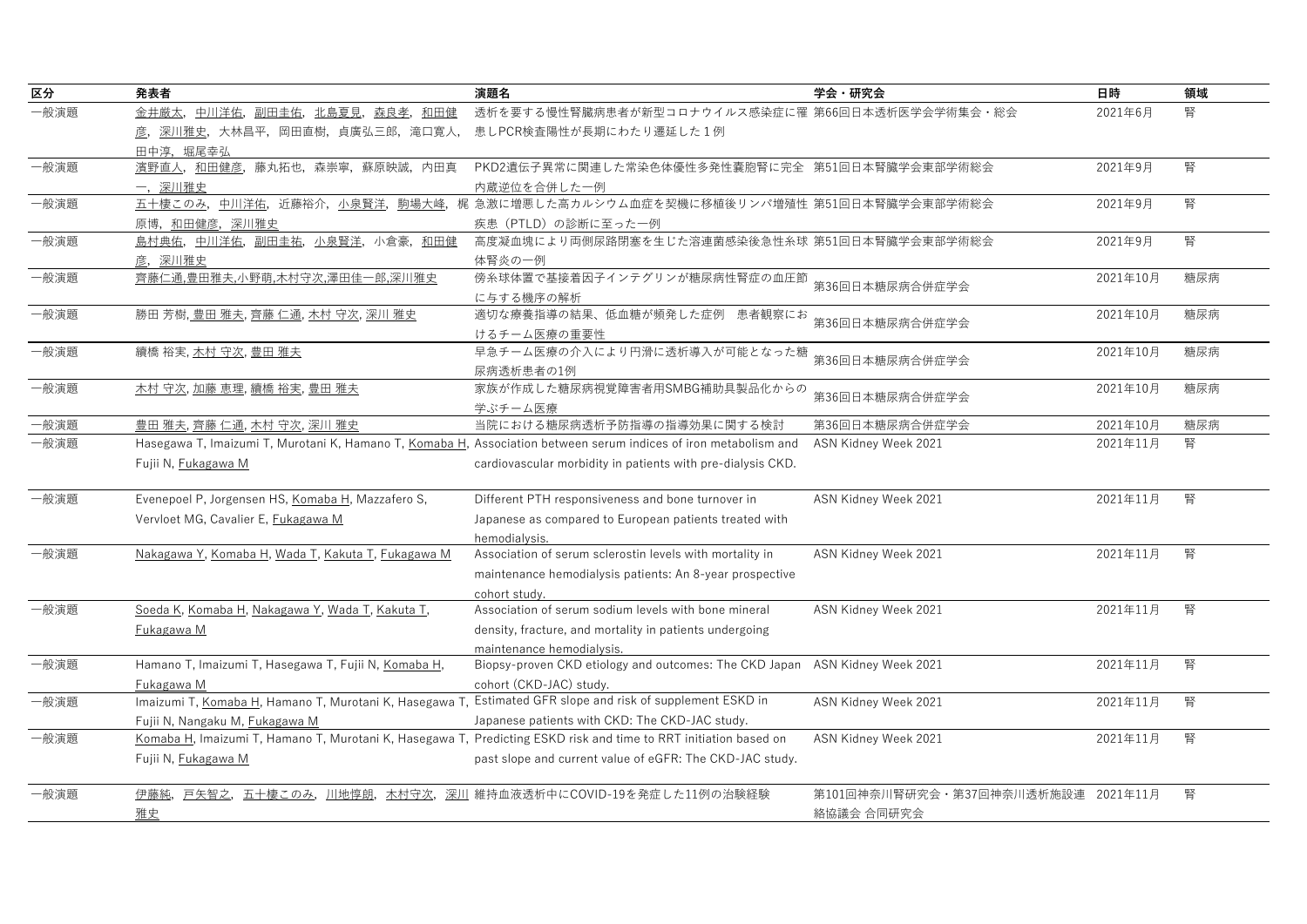| 区分   | 発表者                                           | 演題名                                                              | 学会・研究会                    | 日時       | 領域   |
|------|-----------------------------------------------|------------------------------------------------------------------|---------------------------|----------|------|
| 一般演題 | 田村功一、衣笠えり子、深川雅史                               | 神奈川県保健医療局がん・疾病対策課との連携による透析コロ 第101回神奈川腎研究会・第37回神奈川透析施設連           |                           | 2021年11月 | 腎    |
|      |                                               | ナ患者対応の神奈川モデルーハイブリッド:透析版KINTONE 絡協議会 合同研究会                        |                           |          |      |
|      |                                               | について                                                             |                           |          |      |
| 一般演題 | 和田健彦,<br>中川洋佑,駒場大峰,<br>高橋浩雄,                  | 高橋裕一郎,兵頭 透析患者における血清スクレロスチン値と総死亡との関連性: 第11回腎不全研究会                 |                           | 2021年11月 | 腎    |
|      | 透,飛田美穂,須賀孝夫,角田隆俊,深川雅史                         | 8年間の前向きコホート研究                                                    |                           |          |      |
| 一般演題 | 中川洋佑,和田健彦,<br>飛田美穂,<br>副田圭祐,駒場大峰,             | 須賀孝 維持透析患者における血清Na濃度の,骨密度,骨折および死 第11回腎不全研究会                      |                           | 2021年11月 | 腎    |
|      | 夫,角田隆俊,深川雅史                                   | 亡率との関連性                                                          |                           |          |      |
| 一般演題 | 中川洋佑, 駒場大峰,<br>和田健彦,<br>高橋浩雄,                 | 高橋裕一郎,兵藤 透析患者における血清スクレロスチン値と総死亡との関連性: 第11回腎不全研究会                 |                           | 2021年11月 | 腎    |
|      | 透,飛田美穂,須賀孝夫, <u>角田隆俊,深川雅史</u>                 | 8年間の前向きコホート研究                                                    |                           |          |      |
| 一般演題 | 中川洋佑, 駒場大峰, 石田寛明,<br>濱野直人,大和英之,               | 澤田佳 ラットにおける急性腎障害後の急激な骨形態の変化                                      | Japan Kidney Council 2021 | 2021年12月 | 腎    |
|      | 一郎,和田健彦,中村道郎,深川雅史                             |                                                                  |                           |          |      |
| 一般演題 | 豊田雅夫,<br>森良孝,<br>齊藤仁通,<br>木村守次.               | 小林一雄,深川雅史 糖尿病透析予防指導実施患者における腎複合イベントへの関与 第32回日本糖尿病性腎症研究会           |                           | 2021年12月 | 糖尿病  |
|      |                                               | 因子の検討                                                            |                           |          |      |
| 一般演題 | 齊藤仁通,<br>豊田雅夫,<br>木村守次,森良孝,                   | - 小林一雄,深川雅史 糖尿病透析予防指導実施患者における腎複合イベントへの関与 第32回日本糖尿病性腎症研究会         |                           | 2021年12月 | 糖尿病  |
|      |                                               | 因子の検討                                                            |                           |          |      |
| 一般演題 | 滝口進也,<br>富田祐介,<br>上原咲恵子,<br>中村道郎              | 最適化に向けたエベロリムス併用プロトコールの検討                                         | 第55回日本臨床腎移植学会総会           | 2022年2月  | 移植外科 |
| 一般演題 | 石田寛明,<br><u>濱野直人,大和英之</u> ,<br>駒場大峰,<br>中川洋佑, | 澤田佳 ラットにおける急性腎障害後の急激な骨形態の変化                                      | 第6回日本CKD-MBD研究会学術集会・総会    | 2022年3月  | 腎    |
|      | 一郎,和田健彦,中村道郎,深川雅史                             |                                                                  |                           |          |      |
| 一般演題 | 角田隆俊,和田健彦,<br><u>副田圭祐,駒場</u> 大峰,              | - 飛田美穂,須賀孝 維持透析患者における血清 Na 濃度の,骨密度,骨折および死 第6回日本CKD-MBD研究会学術集会・総会 |                           | 2022年3月  | 腎    |
|      | 夫,深川雅史                                        | 亡率との関連性                                                          |                           |          |      |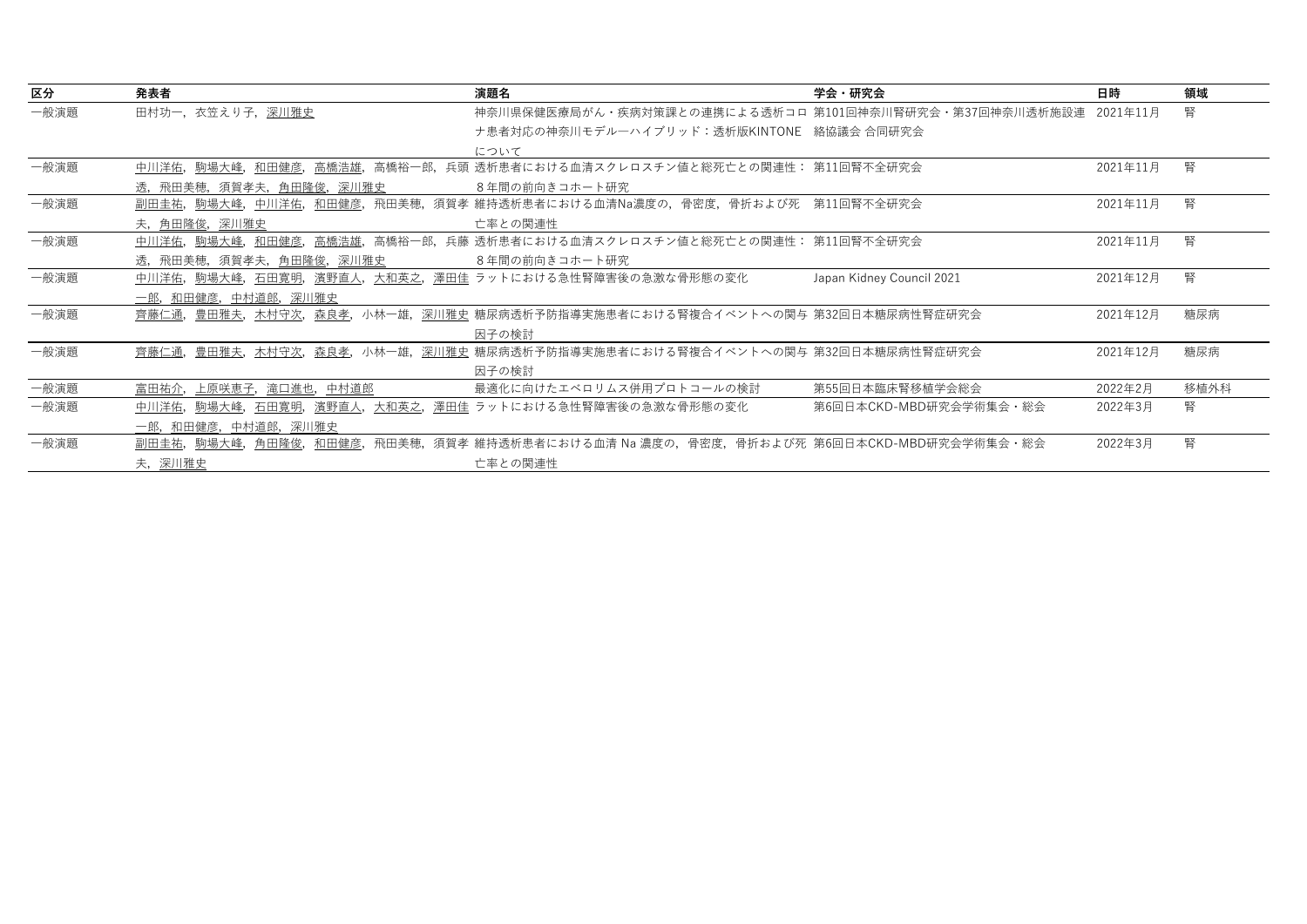| 受賞   |                            |           |          |      |
|------|----------------------------|-----------|----------|------|
| 受賞者  | 授与機関                       | 賞名        | 日時       | 領域   |
| 中川洋佑 | 日本透析医学会                    | 学会賞 (木本賞) | 2021年6月  |      |
| 富田祐介 | 日本臓器保存生物医学会                | 会長賞       | 2021年11月 | 移植外科 |
| 伊藤純  | 神奈川腎研究会・神奈川透析施設連絡協議会 合同研究会 | 優秀演題賞     | 2021年11月 |      |
| 中川洋佑 | 星医会                        | 奨励賞       | 2022年3月  |      |
| 副田圭祐 | 日本CKD-MBD研究会               | 最優秀演題賞    | 2022年3月  |      |